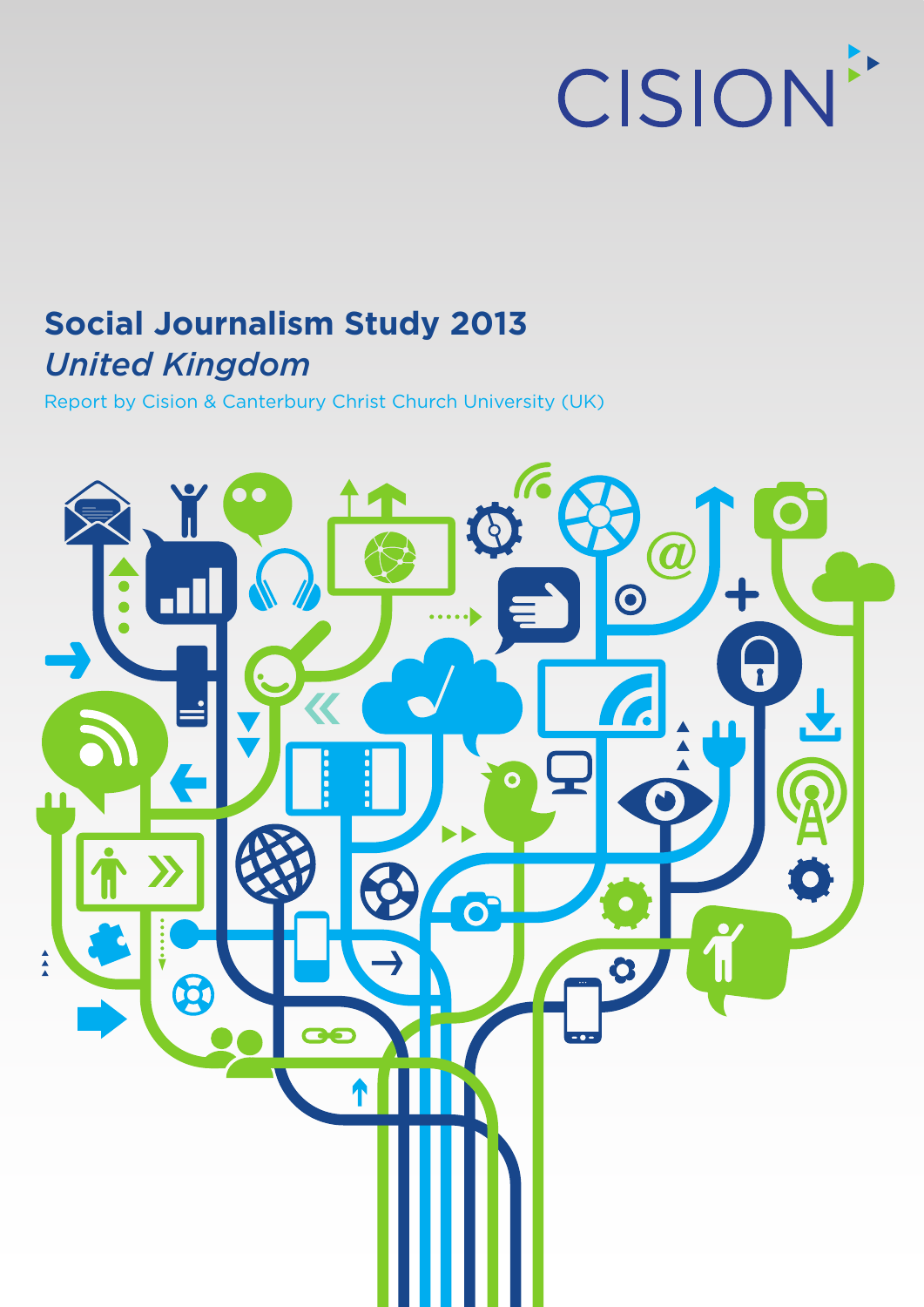### **1. Executive Summary**

- Social media is now an everyday professional tool with 96% of UK journalists using it on a daily basis.
- 42% of UK journalists say that they would not be able to carry out their work without social media.
- Twitter is proving to be the quintessential social media tool for UK journalists with 92% of them using it regularly for work. It is the most important social media tool for a variety of professional tasks.
- The five professional social media user types, identified in last year's study, retained their basic characteristics. However, over the last twelve months the number of Observers, Architects and Sceptics increased, while the number of Promoters and Hunters declined. This indicates a shift towards segmentation of social media users into heavy users on one end and more passive and low-level users on the other.

*"Social media was an add-on originally, a little something extra you used to do, now it's intrinsic to everyday life, it's completely woven into the newsroom."*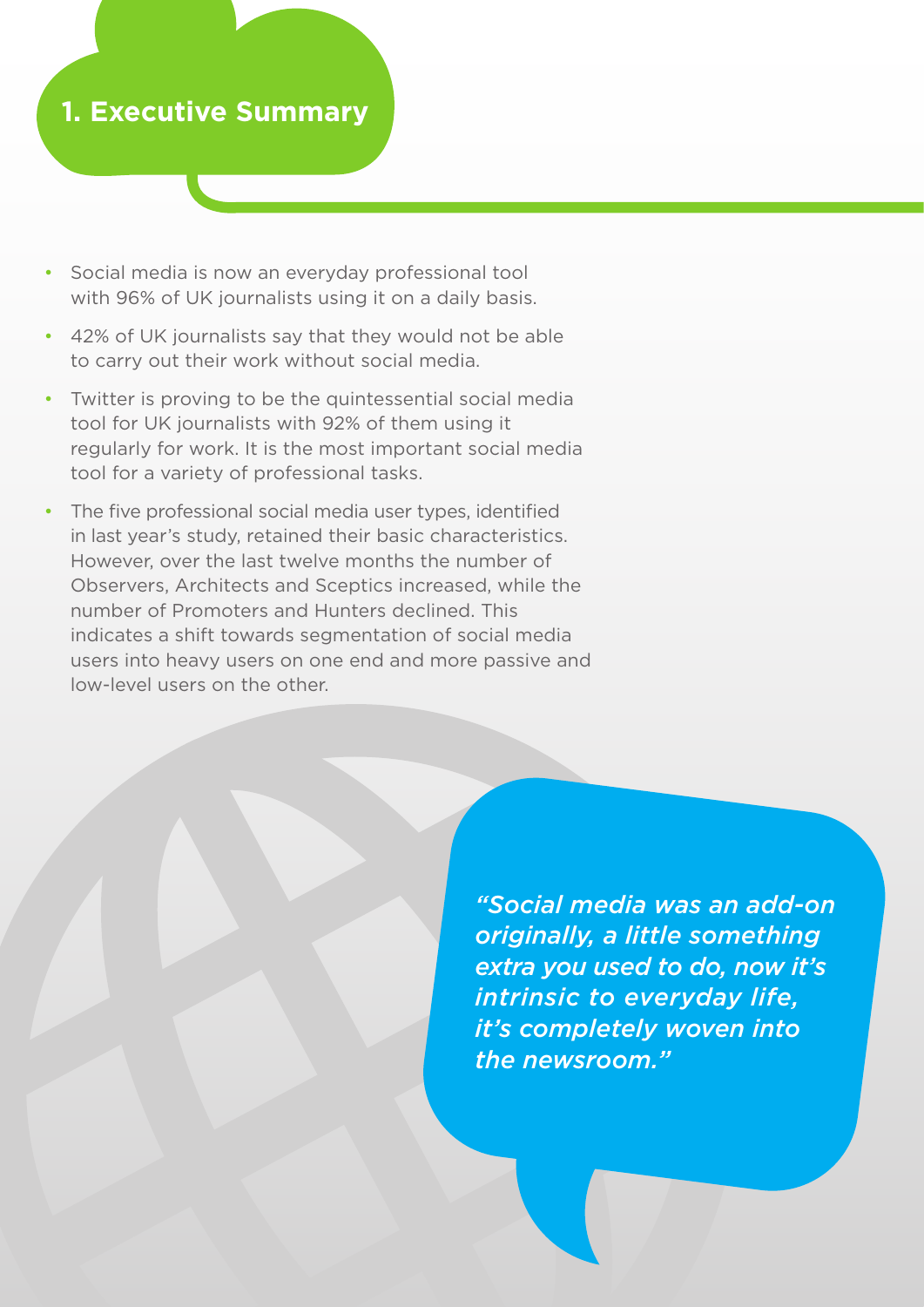### **2. Survey Background**

The 3rd annual Social Journalism Study, conducted by Cision and Canterbury Christ Church University, is the latest instalment in our efforts to understand how journalists use social media for work and in their communication with PR professionals.

Similar to previous years, the findings of this year's study show that journalists are using a greater variety of social media tools and are increasingly reliant on social media for a variety of different tasks. Generally, views about the impacts of social media are positive, but journalists remain unsure whether these tools have made them more productive. Unique to our study is the identification of a typology which groups journalists into five categories according to particular patterns of social media practices and attitudes.

These five profile groups – *Architects, Hunters, Observers, Promoters and Sceptics* – reveal specific ways professionals adapt in their work to changes in communication technologies.

In this report, we explore how UK journalists use social media, what factors influence this usage, what knowledge they have about the tools, and their views on the impact of social media on their working practices and profession. New to this year's report is the use of qualitative data from interviews with journalists, as is a more detailed look at changes in the way PRs and journalists communicate and the impact social media has on their relationship.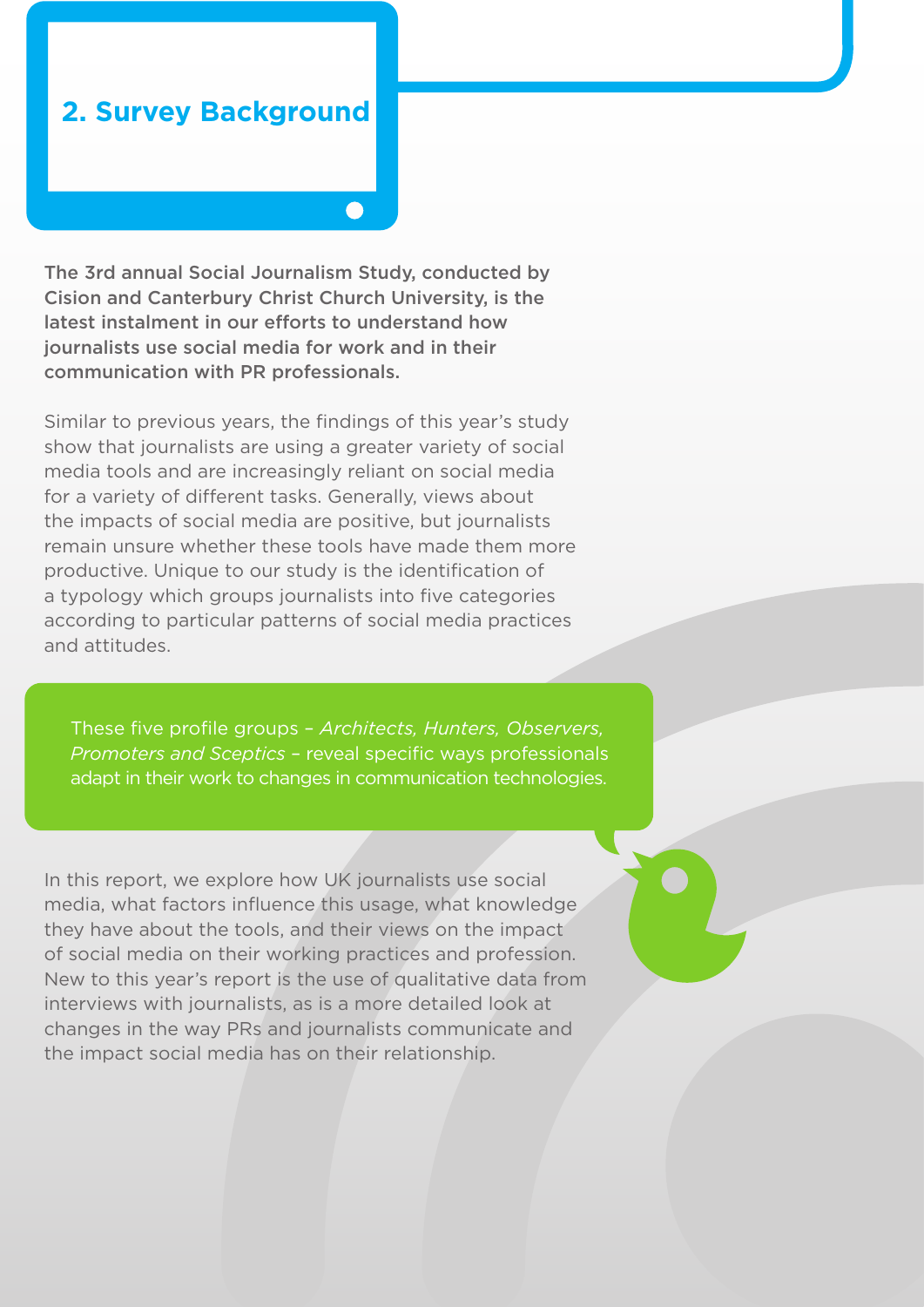#### 3.1 Frequency and diversity of social media use

The vast majority (96%) of UK journalists use social media for their work on a daily basis. The patterns of use, however, vary greatly. Nearly two-thirds of journalists use the tools up to two hours a day and 11% for more than four hours. The majority of them use at least two types of social media tools for professional tasks.



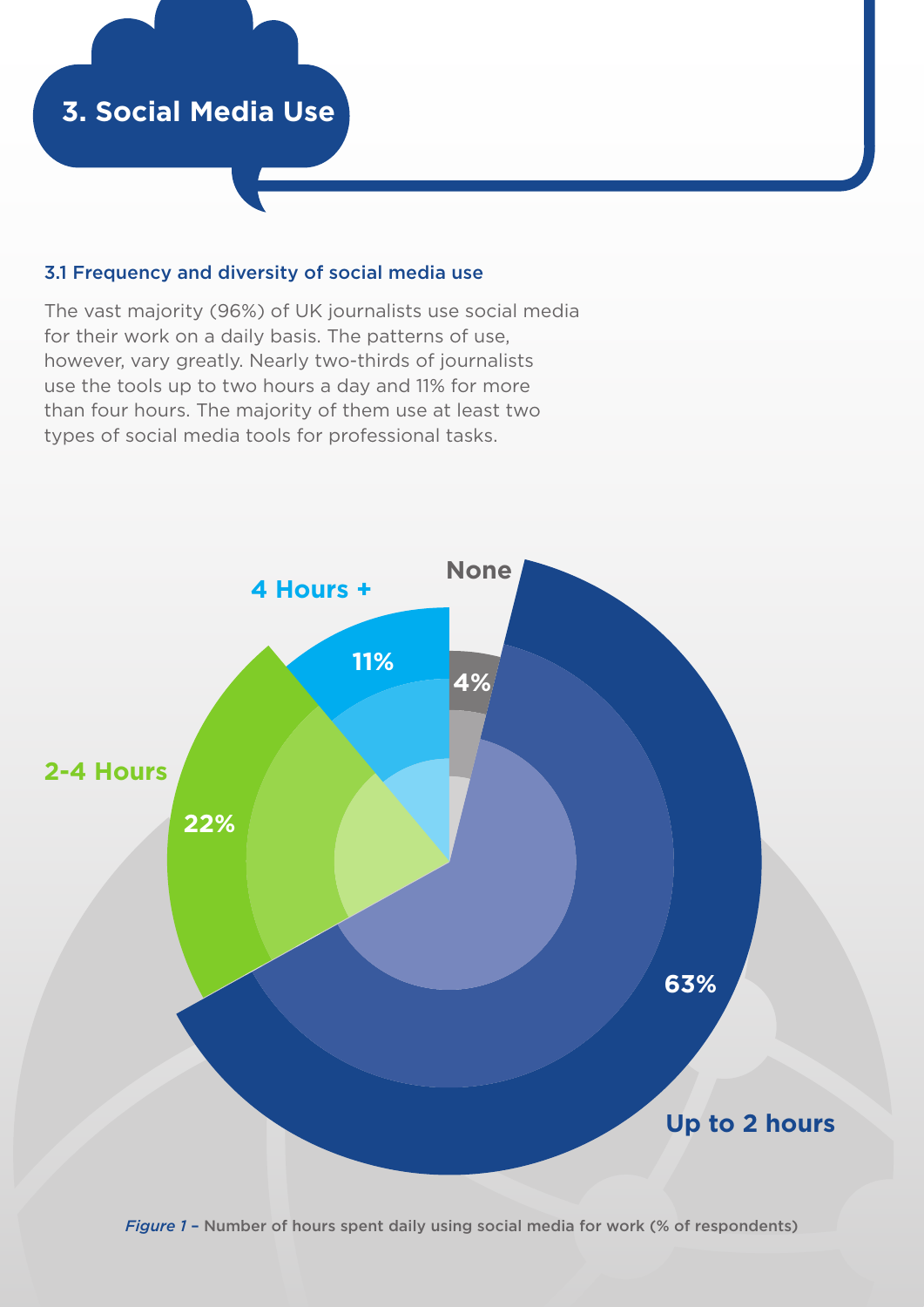Over the last three years, the frequency of social media use has increased as has the diversity of tools used. The use of all main social media tools has risen, but professional social networks, such as LinkedIn, saw the largest increase (30%) since 2011. The use of blogs has grown from 58% in 2011 to 82% in 2013. Social bookmarking sites are also becoming more important, although still less mainstream compared to more established forms. The use of these tools has risen from 20% to 39% since last year. Nevertheless, the tool which is proving to be the most essential for UK journalists is Twitter (microblogs). It was already the most popular tool in 2011 with 70% of respondents using it for work in a typical week, but that figure increased to 92% this year.



*Figure 2* – Changes in the use of different social media tools in a typical week (% of respondents)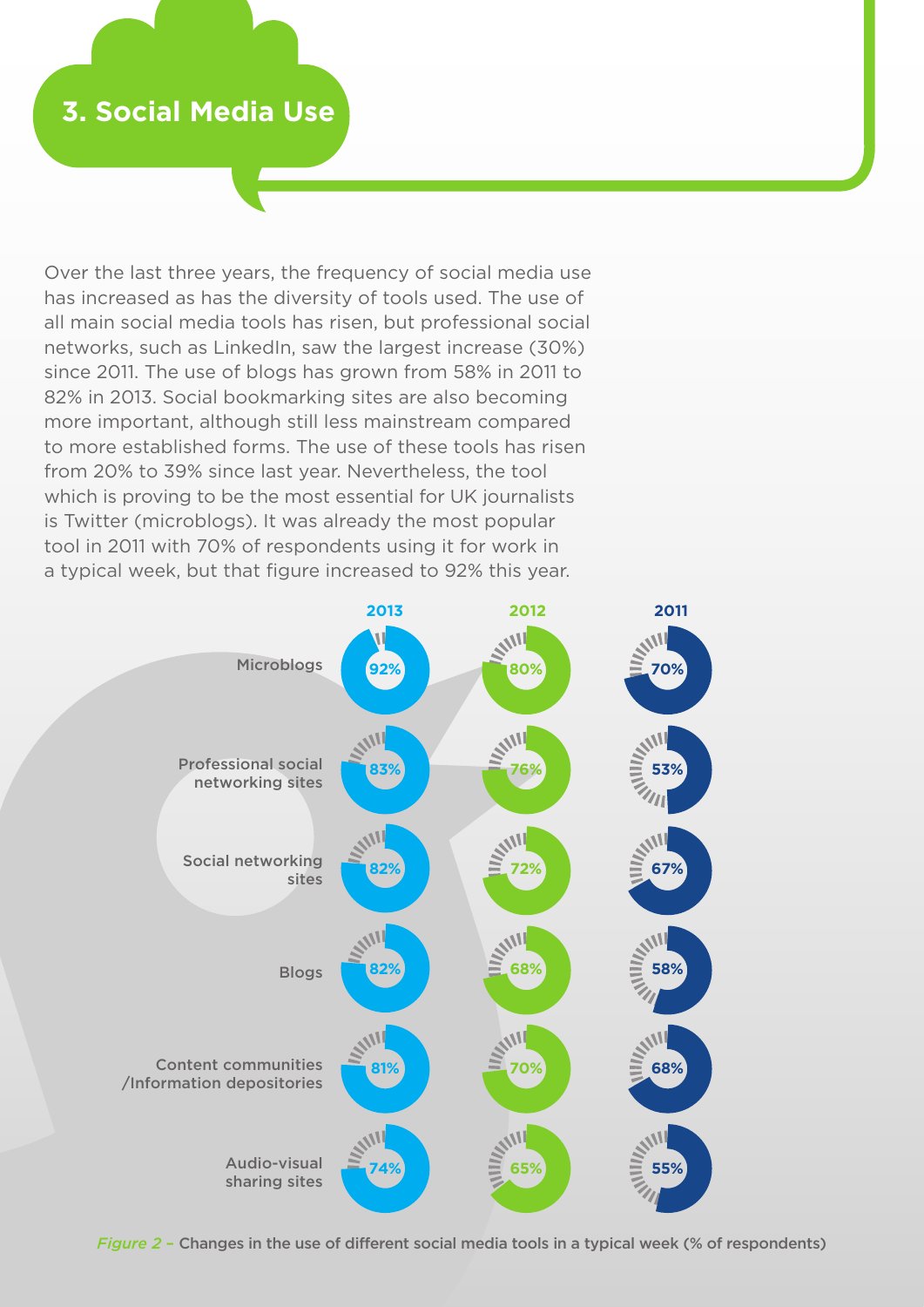The expansion of social media use can be also detected in other indicators. For example, the number of followers journalists have on their preferred social media sites has also risen. The percentage of those who have more than 500 followers has increased from 48% to 62% in the last twelve months, while the number of those who have no followers decreased from 8% to 6% and those with less than 100 also decreased from 21% to 14%. These changes not only reflect a general increase in the frequency of use, but also an expansion of the number of tools used, and a more diversified application of the tools used for work.



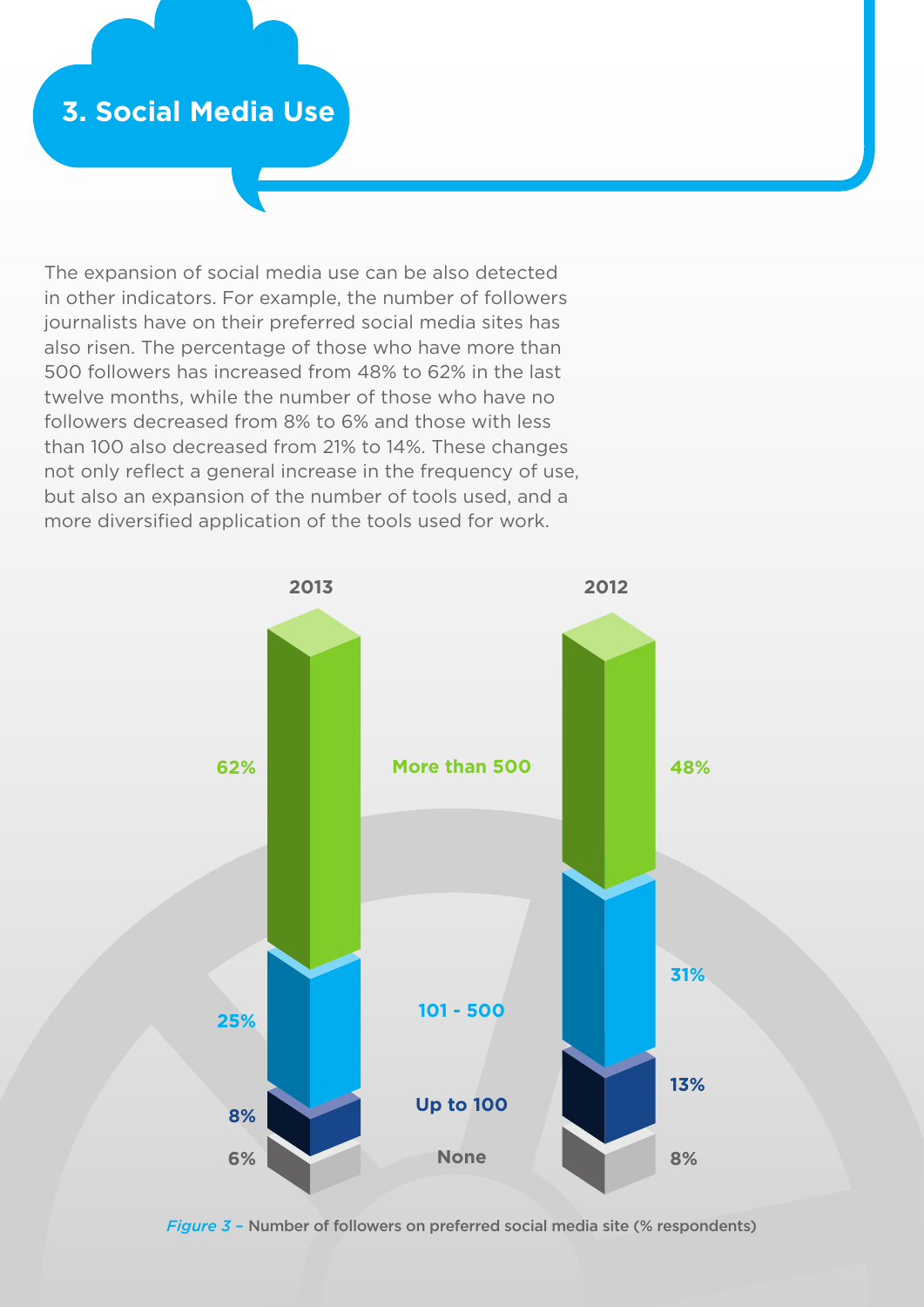#### *"Three main reasons: it's a good opportunity to source news stories, it's a good way to crowdsource reactions to stories that you've already got, and it's also a really good way of promoting."*

#### 3.2 Reasons for using social media

Journalists use social media for a variety of tasks in their work. Indeed, professional use of the tools has diversified, as social media has evolved and become more segmented in its appeal. Publishing and promoting own content and sourcing information are the two most important reasons for social media use, a pattern that has remained stable over the last three years. But whereas last year, there was a slightly higher level of use for sourcing (84%) compared to publishing and promoting (81%), this year the trend was the opposite. Now, 91% of journalists reported that they use social media for publishing and promoting in a typical week compared to 89% for sourcing. Over the last twelve months, the largest increase was reported in relation to use for networking, which rose from 74% to 87%. This trend ties in with the increasing use of professional social networks over the same period. Social media is less significant for monitoring and verifying information, but even for these tasks over two-thirds of UK journalists apply these tools and the use of them has increased by 10%.



*Figure 4* – Use of social media for professional tasks in a typical week (% of respondents)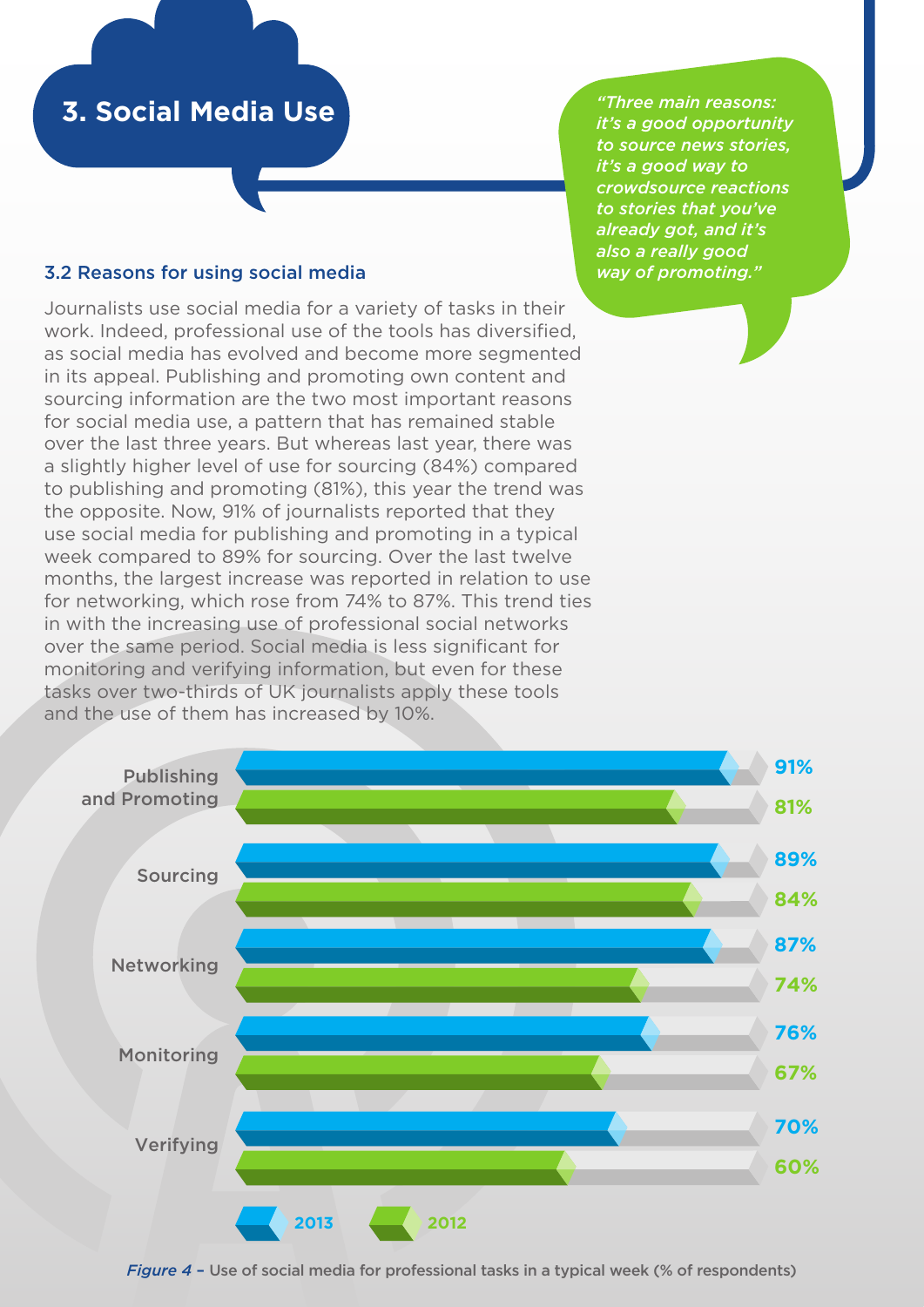Journalists use a variety of social media tools for each professional task and there is an increasing number of journalists who use two or more tools for each task. This year Twitter was the most popular social media tool for sourcing information (75% of respondents using microblogs in a typical week), followed by blogs (57%) and content communities (50%). Over the last three years, the use of each social media tool has increased for sourcing information and the level of growth has been especially notable in the cases of microblogs (27% increase since 2011), blogs (19% increase) and content communities (28% increase).



*Figure 5* – Percentages of respondents using specific social media tools for sourcing information in a typical week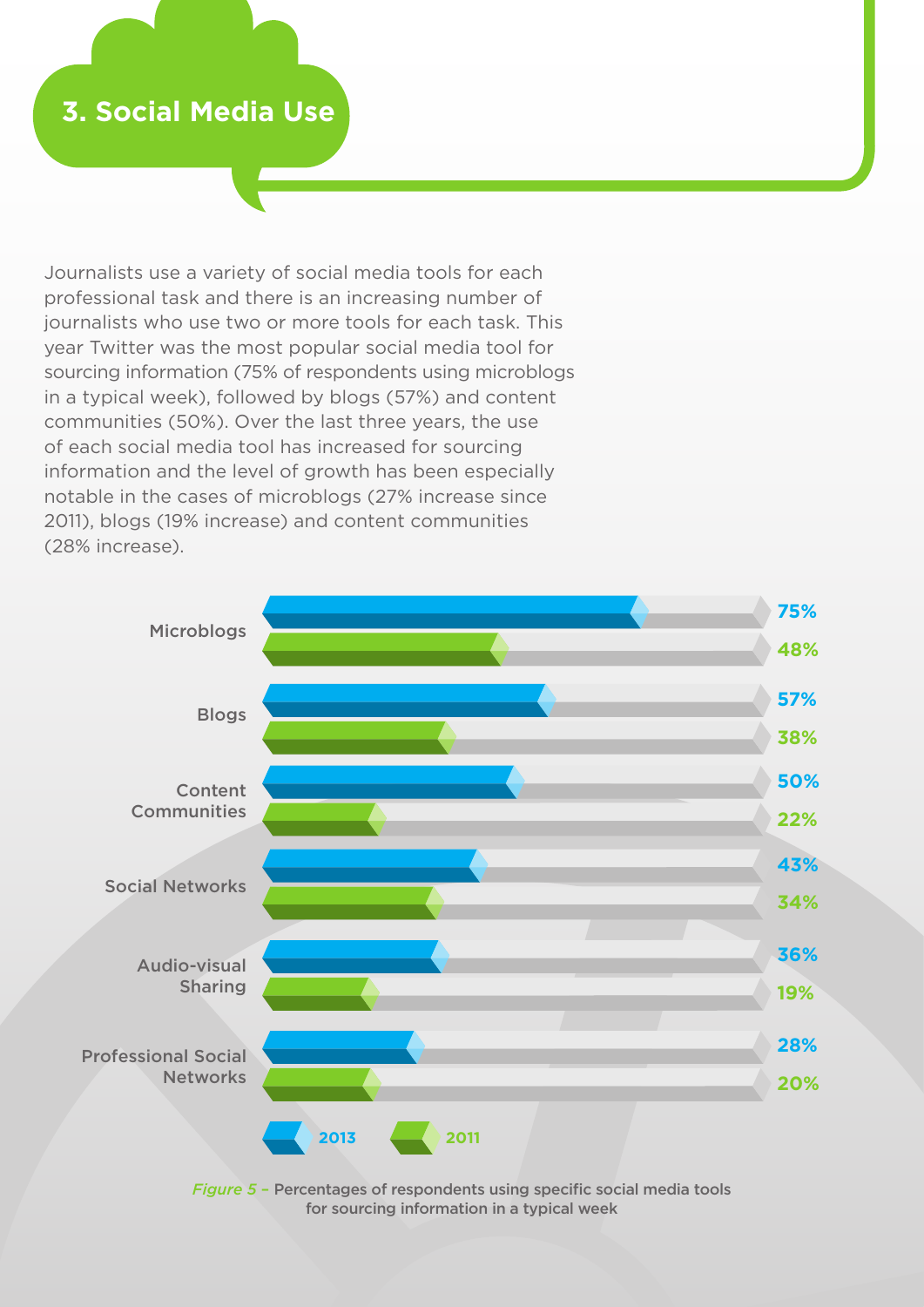Patterns of specific social media use vary depending on how they are used for specific professional tasks. For example, professional social networks are mainly used for networking, audio-visual sharing sites for publishing and promoting, and content communities for verifying and sourcing information. Twitter is notable because of its widespread use for a variety of professional tasks; it is the most important tool for publishing and promoting content, for sourcing information and for monitoring, as well as the second most popular tool for networking and verifying information. Our surveys have always shown that Twitter plays an important role in a journalist's social media toolkit, but, as the figures below illustrate, its use for all main professional tasks has risen significantly over the last twelve months. Blogs are also notable for their increasing importance for sourcing stories, their use for this task having grown from 46% to 57% in the last year. Apart from their networking function, professional social networks are also becoming more important for publishing and promoting content.

|                                     | Publish/<br><b>Promote</b> |      |      | <b>Sourcing</b> |       | <b>Networking</b> | <b>Verifying</b> |      |      | <b>Monitoring</b> |
|-------------------------------------|----------------------------|------|------|-----------------|-------|-------------------|------------------|------|------|-------------------|
|                                     | 2013                       | 2012 | 2013 | 2012            | 2013  | 2012              | 2013             | 2012 | 2013 | 2012              |
| <b>Professional Social Networks</b> | 39%                        | 25%  | 28%  | 25%             | 66%   | 58%               | 22%              | 16%  | 29%  | 20%               |
| <b>Blogs</b>                        | 40%                        | 32%  | 57%  | 46%             | 12%   | 12%               | 21%              | 17%  | 29%  | 26%               |
| Social Reader/Bookmarking           | 5%                         | 5%   | 15%  | 12%             | $1\%$ | 3%                | 4%               | 3%   | 10%  | 9%                |
| <b>Social Networks</b>              | 62%                        | 52%  | 43%  | 38%             | 46%   | 39%               | 14%              | 15%  | 43%  | 31%               |
| <b>Audio-visual Sharing</b>         | 23%                        | 27%  | 36%  | 43%             | 5%    | 4%                | 10%              | 15%  | 18%  | 19%               |
| <b>Microblogs</b>                   | 82%                        | 66%  | 75%  | 56%             | 64%   | 42%               | 32%              | 20%  | 62%  | 42%               |
| <b>Content Communities</b>          | 4%                         | 7%   | 50%  | 50%             | 2%    | 3%                | 51%              | 42%  | 13%  | 16%               |

*Note: figures in red show a significant (10% or more) increase*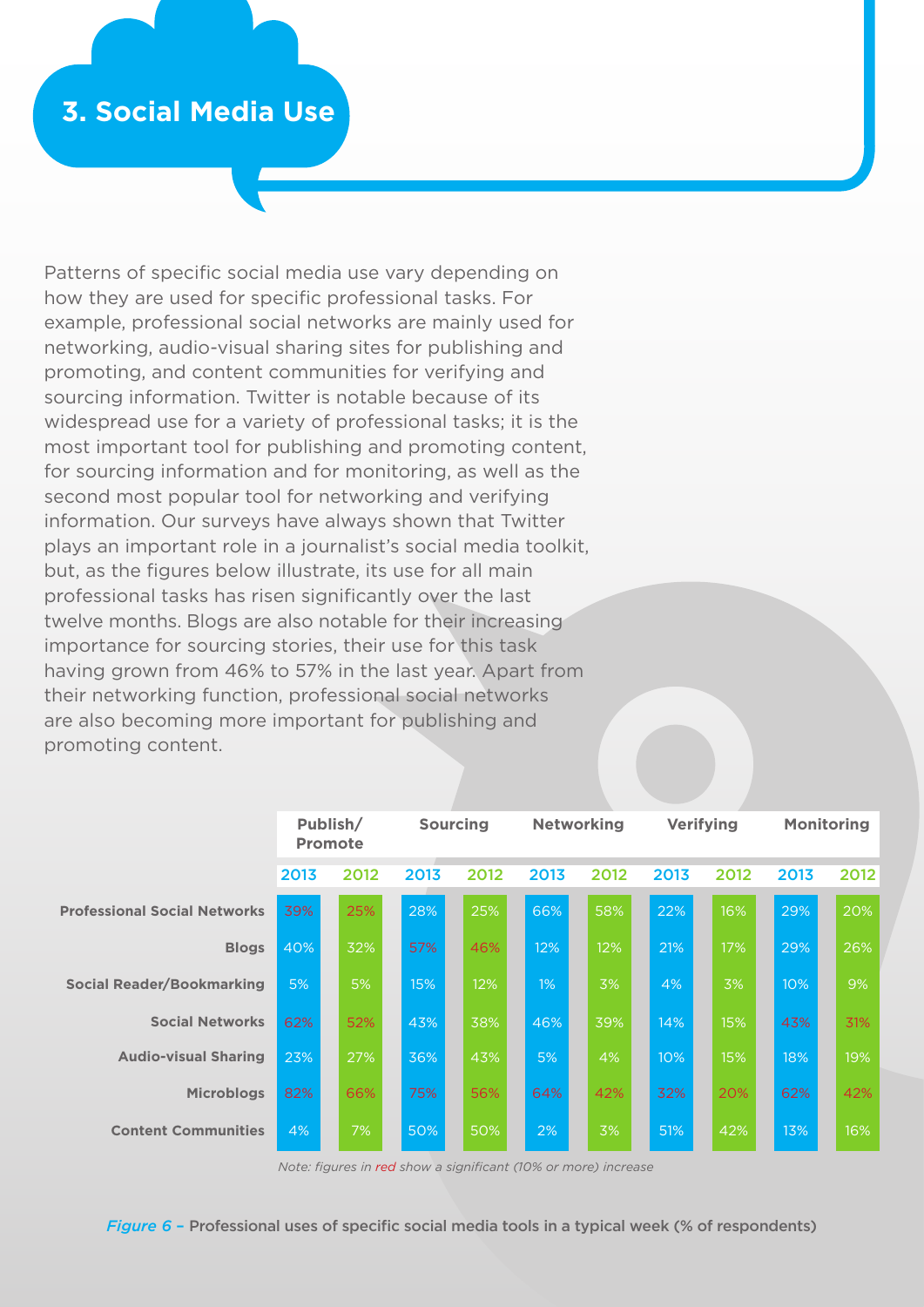When looking at specific social media activities, posting original comments and reading other people's posts were among the most popular pursuits. 58% of respondents posted original comments on social networking or microblogging sites daily and another 23% at least weekly. While 55% read the posts of people they follow daily and another 28% at least weekly. Maintaining a work-related blog, publishing a story based on information found on social media and contributing to content communities or crowdsourcing sites are less frequent activities; just over one in ten journalists carry them out on a daily basis. Social media use in general has expanded during the last twelve months, but the frequency of specific activities increased to differing extents. Posting original comment and using social media to make new contacts saw the largest growth (11% and 10% increase respectively).

|                                                                                | Daily      | Weekly |
|--------------------------------------------------------------------------------|------------|--------|
| Post original comment on social networking or microblogging site               | 58%        | 23%    |
| Read the posts of people they follow                                           | 55%        | 28%    |
|                                                                                |            |        |
| Re-post on a microblogging site                                                | 49%        | 28%    |
| Monitor discussions on social media about own content                          | 45%        | 27%    |
| Reply to comments they receive in relation to their work on social media sites | 34%        | 36%    |
| <b>Read blogs</b>                                                              | 33%        | 32%    |
| Use social media to make new contacts in their field of work                   | 26%        | 38%    |
| Maintain a work-related blog                                                   | 13%        | 18%    |
| Publish a story based on information they found on social media                | <b>11%</b> | 27%    |
| Contribute to content communities or crowdsourcing sites                       | 11%        | 16%    |

*Figure 7* – Patterns of social media activities (% of respondents)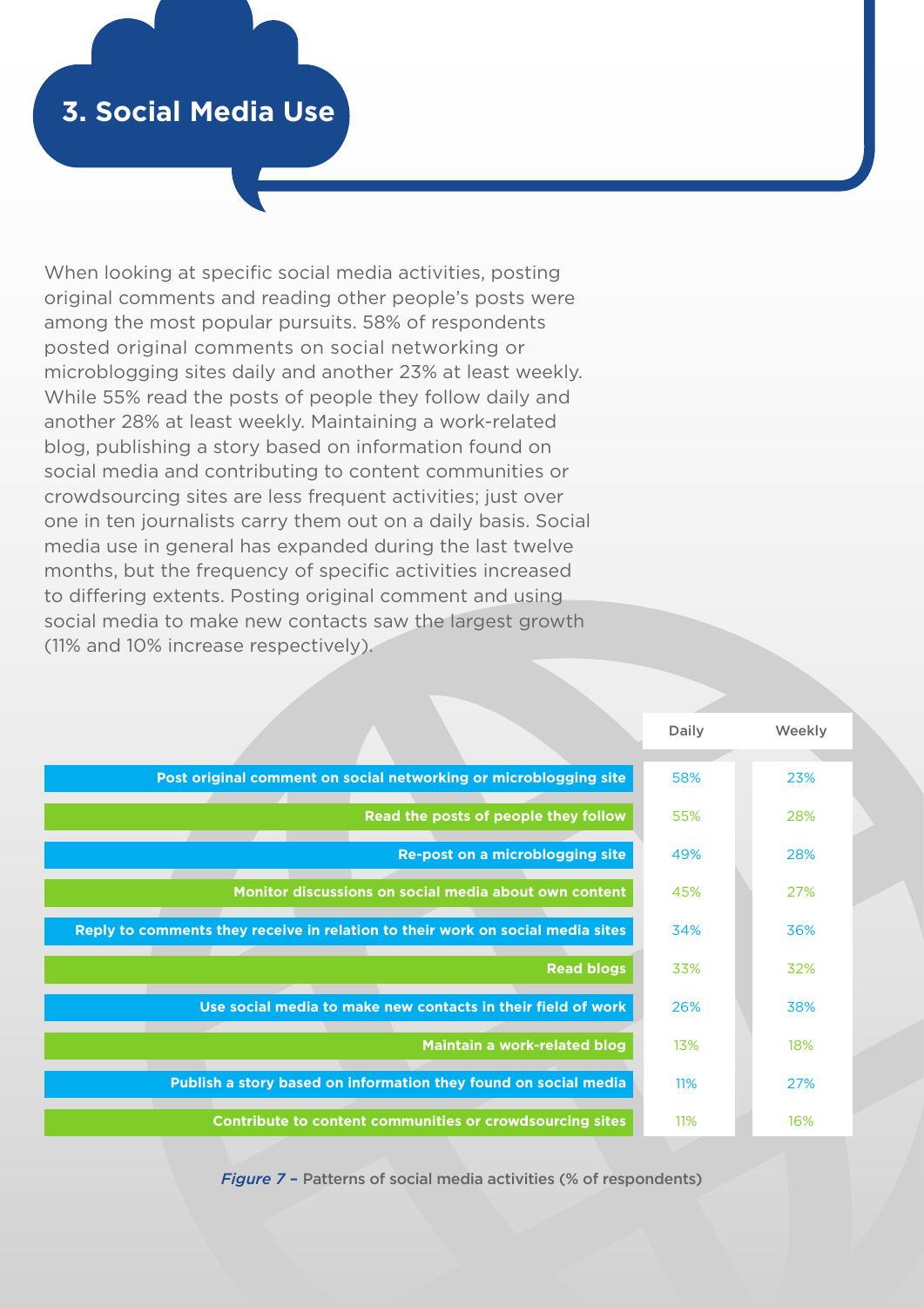# **4. Influences on Social Media Use**

Several demographic and professional factors correlate with journalists' views and uses of social media. The three most significant variables in our study were age, the media sector journalists worked in and the type of journalistic content they produce.

0<br>0<br>0

In relation to last point, somewhat different patterns of social media use emerged between news-orientated types of professionals and journalists who produce reviews and features. Around two-fifths of hard-news journalists (42%) and soft-news journalists (39%) spend more than two hours a day using social media for their work, while the figures for feature and reviews journalists are lower, 24% and 23% respectively. 18% of hard and 19% of soft-news journalists published a story based on information they found on social media on a daily basis, while the figures for feature and reviews journalists were 12% and 8% respectively. On the other hand, 39% of review writers read online forums on a daily basis compared with only 25% of hard and 17% of soft-news journalists. Review writers are also busy blog readers, almost half of them (49%) reported that they read blogs on a daily basis, while 33% of hard and 25% of soft-news journalists do. A majority of review writers use social media tools for each main professional task. 100% of reviewer respondents use social media for publishing and promoting in a typical week, 96% for sourcing, 92% for networking, 80% for verifying and 82% for networking.

> *'100% of review respondents use social media for publishing and promoting.'*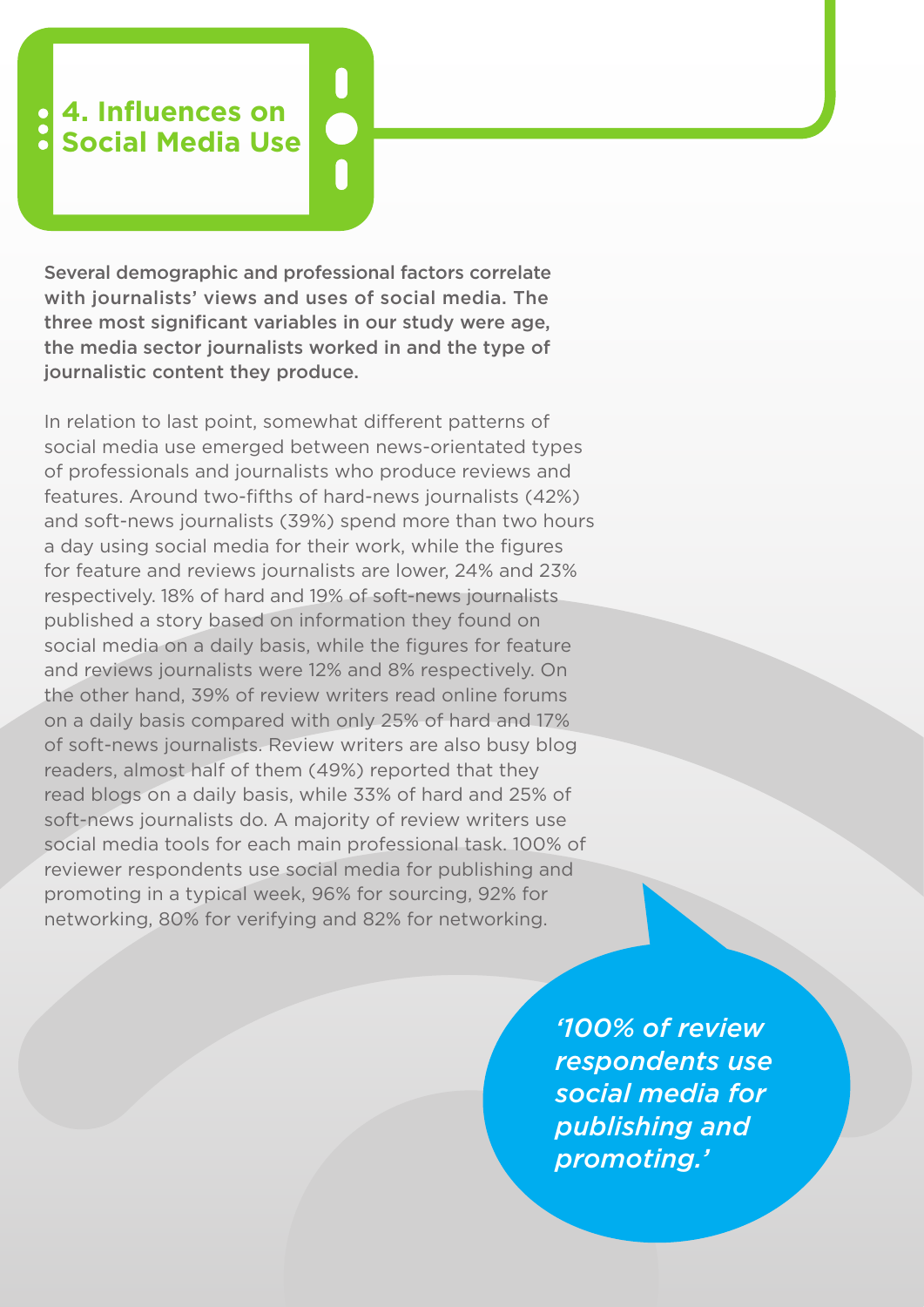## **4. Influences on Social Media Use**

The media sector journalists work in is also a significant factor shaping how they use social media, with those working in print media sectors the least active and, unsurprisingly, those in online the most active. For example, 9% of newspaper journalists reported that they do not use social media daily, while the figure for online respondents was only 1%. And while 41% of broadcast journalists use social media in their work for at least two or more hours every day, only 19% of magazine journalists do so. How journalists use social media is also affected by the media sector they are in. While the level of social media use for networking is very similar across all sectors, the use of the tools for publishing and promoting content and verifying information varies. Online journalists are the highest users (97% and 76% respectively), while newspaper journalists use the tools the least for these purposes (85% and 65% respectively).

Age is also an important variable influencing the extent and the ways in which journalists use social media. Younger professionals use more social media tools and they use them more often. For instance, while all 18-27 year olds use social media daily for work, 10% of over 45s do not use the tools daily at all. And 48% of the former age group use social media at least two hours a day, while only 24% of the over 45s do. While younger journalists apply the tools in most areas of their work, over 45s tend to use them more narrowly, mainly for publishing and sourcing stories.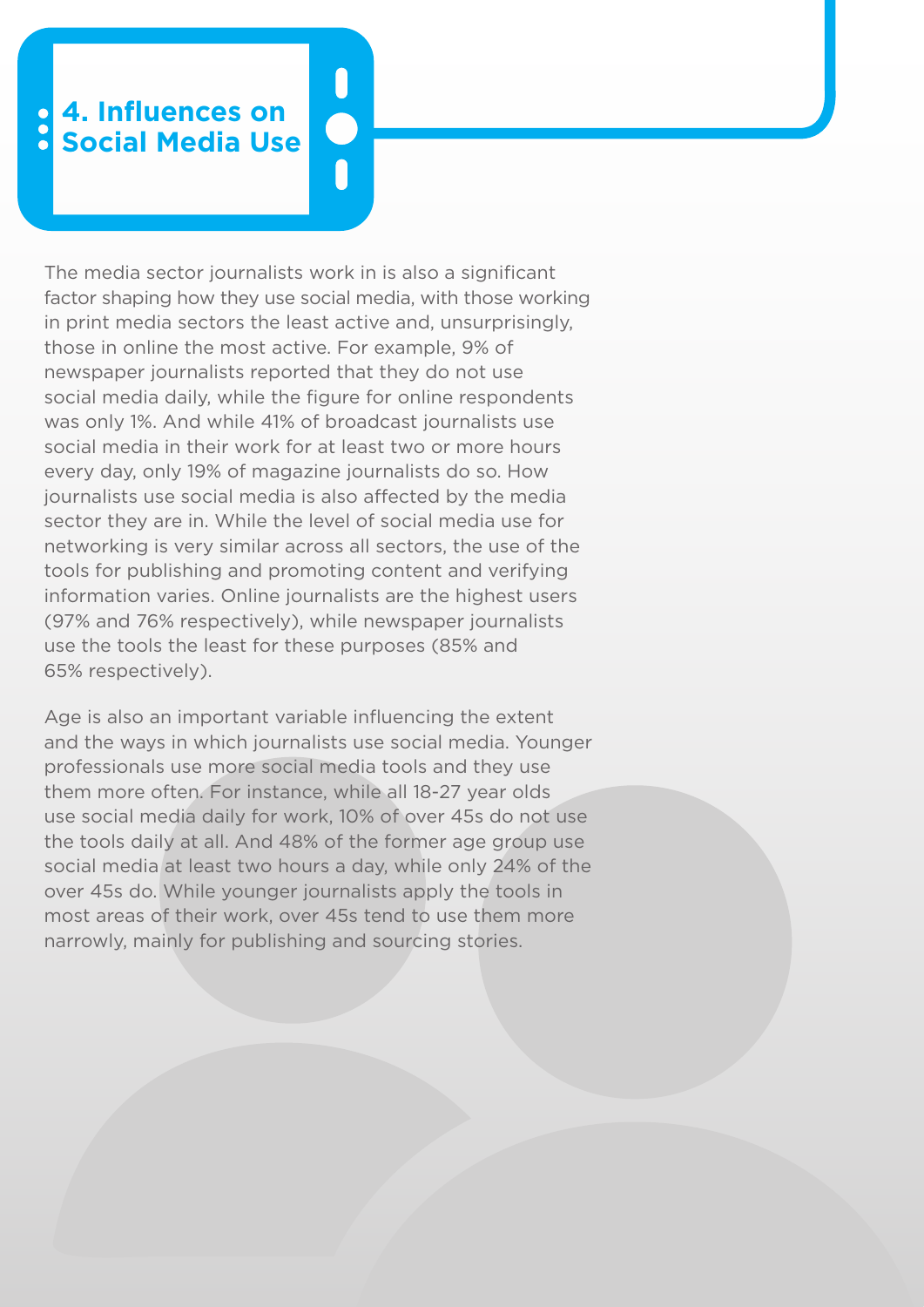### **5. Perceived knowledge**

Journalists' opinions of their own knowledge of social media have improved in the last three years. This year, 80% of respondents said that their knowledge is at least good with 10% claiming expert knowledge. Only 1% felt that they had no knowledge of social media, although a fifth (20%) said that their knowledge of social media was limited.

*"It's testing out different kinds of tweets or Facebook messages and playing around with photos… going back and figuring out what works and what doesn't. I've never had any formal training."*

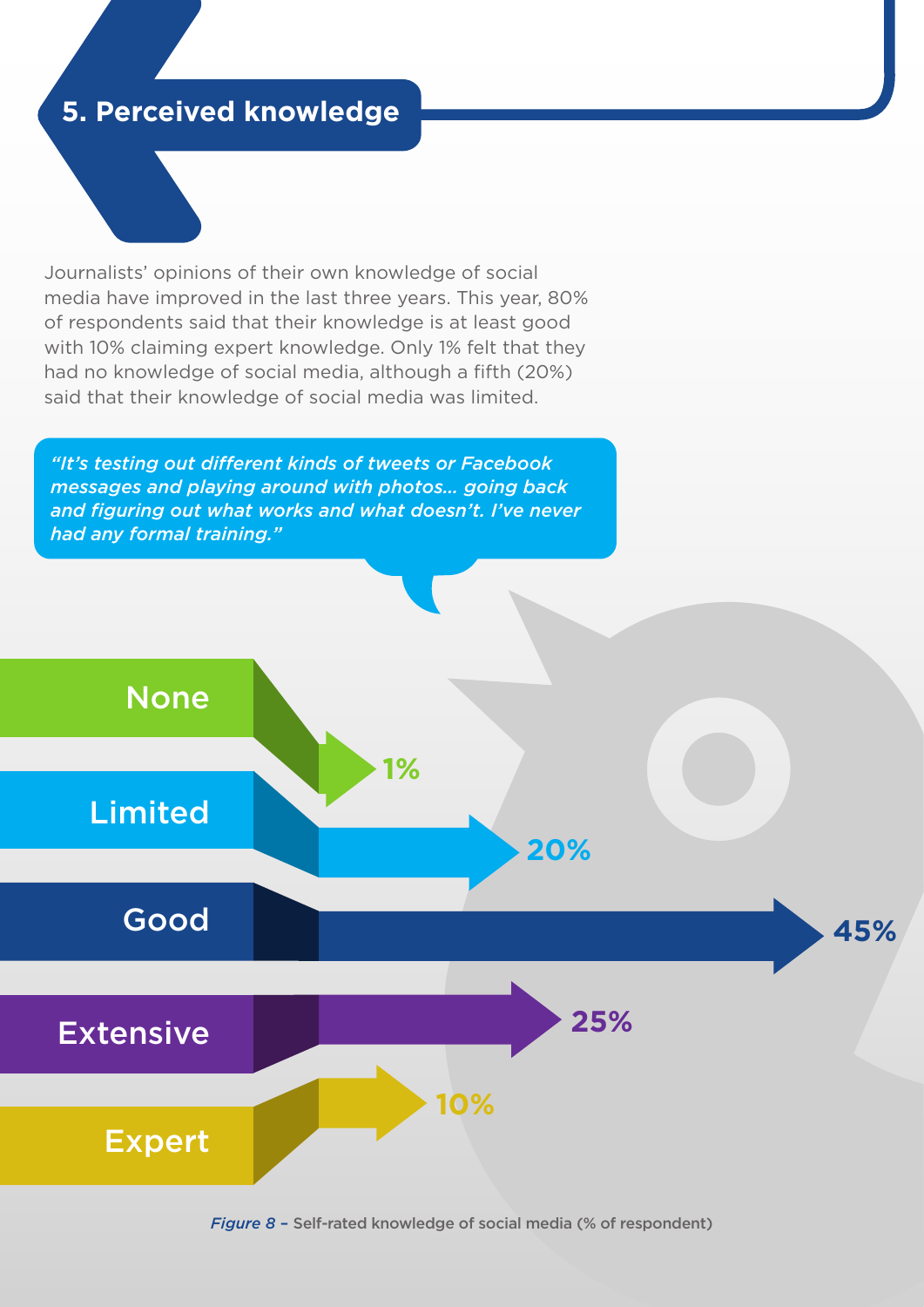## **5. Perceived knowledge**

Perceived knowledge has clear correlations with the extent and patterns of social media use. Those who report having no knowledge of social media do not spend any time in a typical week using social media for their work.

The majority of those with a good knowledge of social media (71%) spend less than two hours a day using social media for their work. Just under half of those who rated themselves as having extensive knowledge of social media (47%) spend at least two hours a day using social media for their work and 16% spend at least four hours using it. Those rating themselves as having an expert level of knowledge of social media spend by far the most time using social media in a typical day. Nearly half of them (45%) spend four hours or more, almost a third (31%) of them six hours or more, and nearly a fifth of them (17%) spend more than eight hours a day using social media for their work. Data from the interviews indicate that most journalists have acquired their social media knowledge through self-learning rather than through organised training.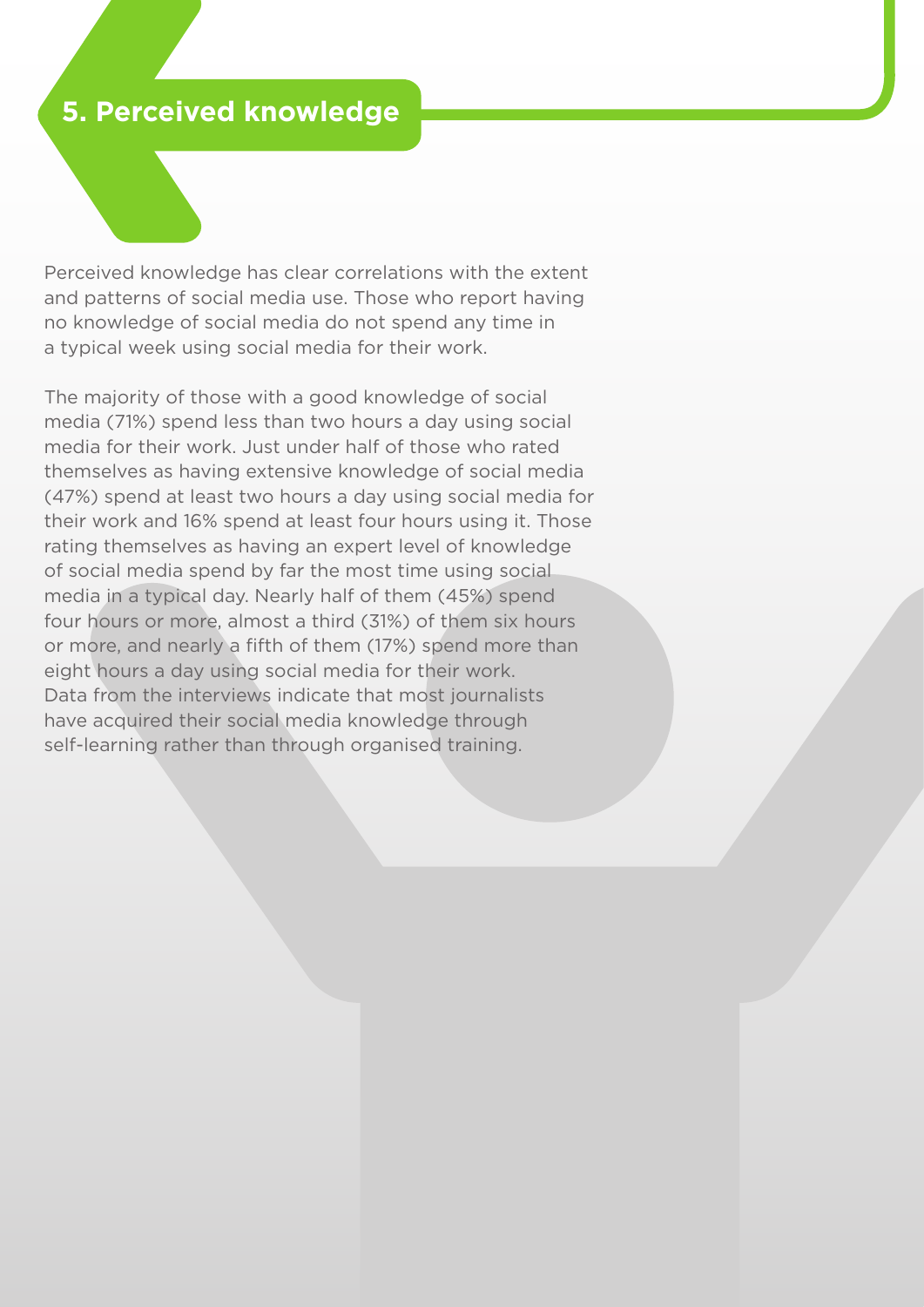#### 6.1 Views about the impacts of social media on working practices

UK journalists perceive the impacts of social media to be significant, although views vary about specific consequences. Respondents were generally positive about the impacts on how they promote themselves and their work, on the relationship with their audience and on how they gather information. 42% thought that social media was so important that they would not be able to carry out their work without it. Journalists were especially optimistic about the impacts on the relationship with their audience with 80% agreeing that they were more engaged with their readers thanks to social media tools. However, respondents were less sure to what extent social media tools have improved their productivity as well as how essential social media tools are for their work overall. Just over half (54%) thought that social media improved their productivity, and a similar figure (53%) agreed that online sources were more important than offline sources for gathering information.

*"It is changing ... the ways you process and gather information and particularly [in that] you have a two way relationship with your audience and your news source."*

**53%**

*Figure 9* – Perceptions about the impacts of social media on journalists' working practices (% respondents who agree)

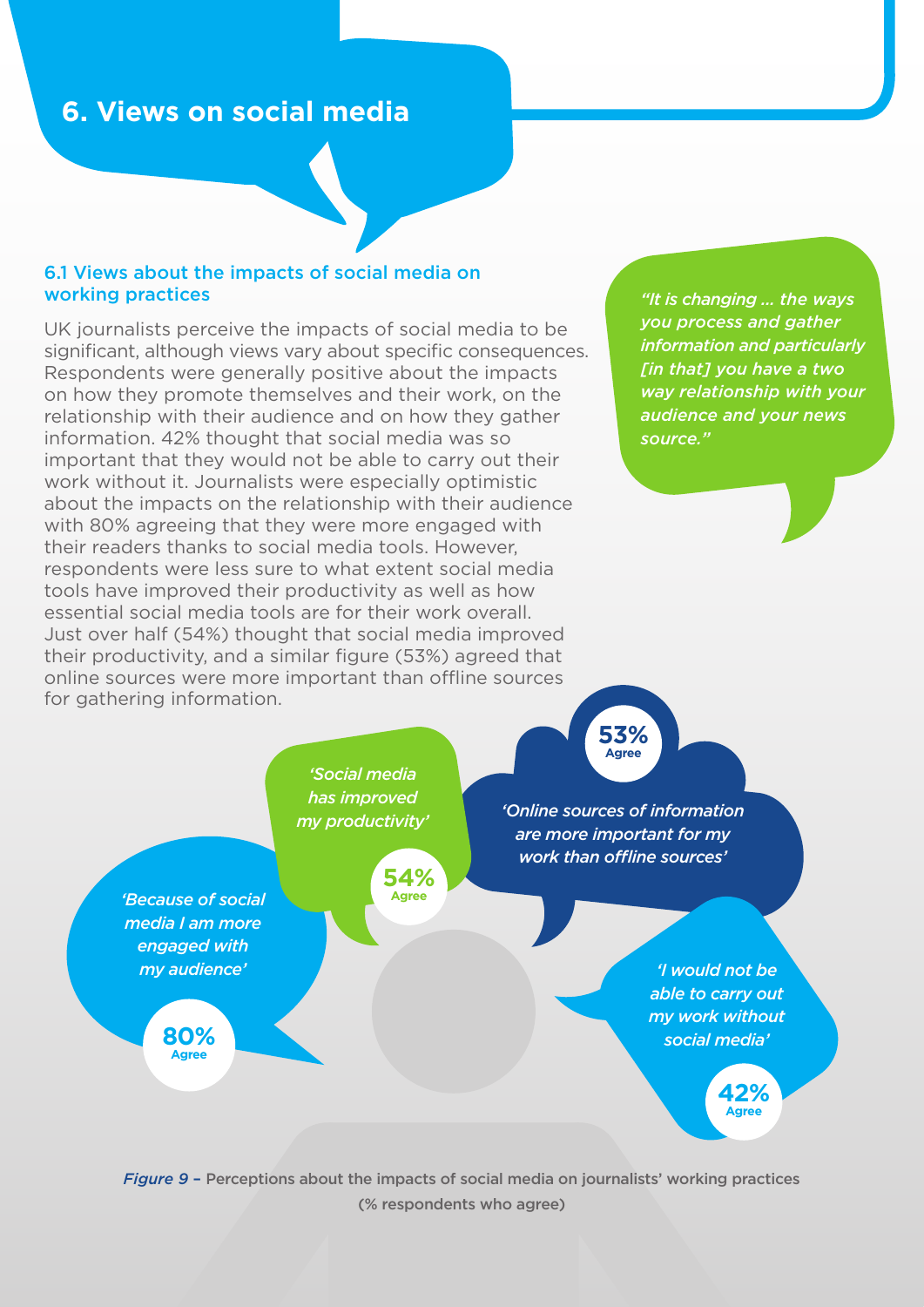Views about the impacts have remained remarkably stable over the last three years. Comparing this year's figures to 2011's, similar percentages agreed that social media improved their productivity and that they are more engaged with their audience because of it. However, the percentage of those who disagreed that social media improved their productivity increased from 20% to 25% over the period.

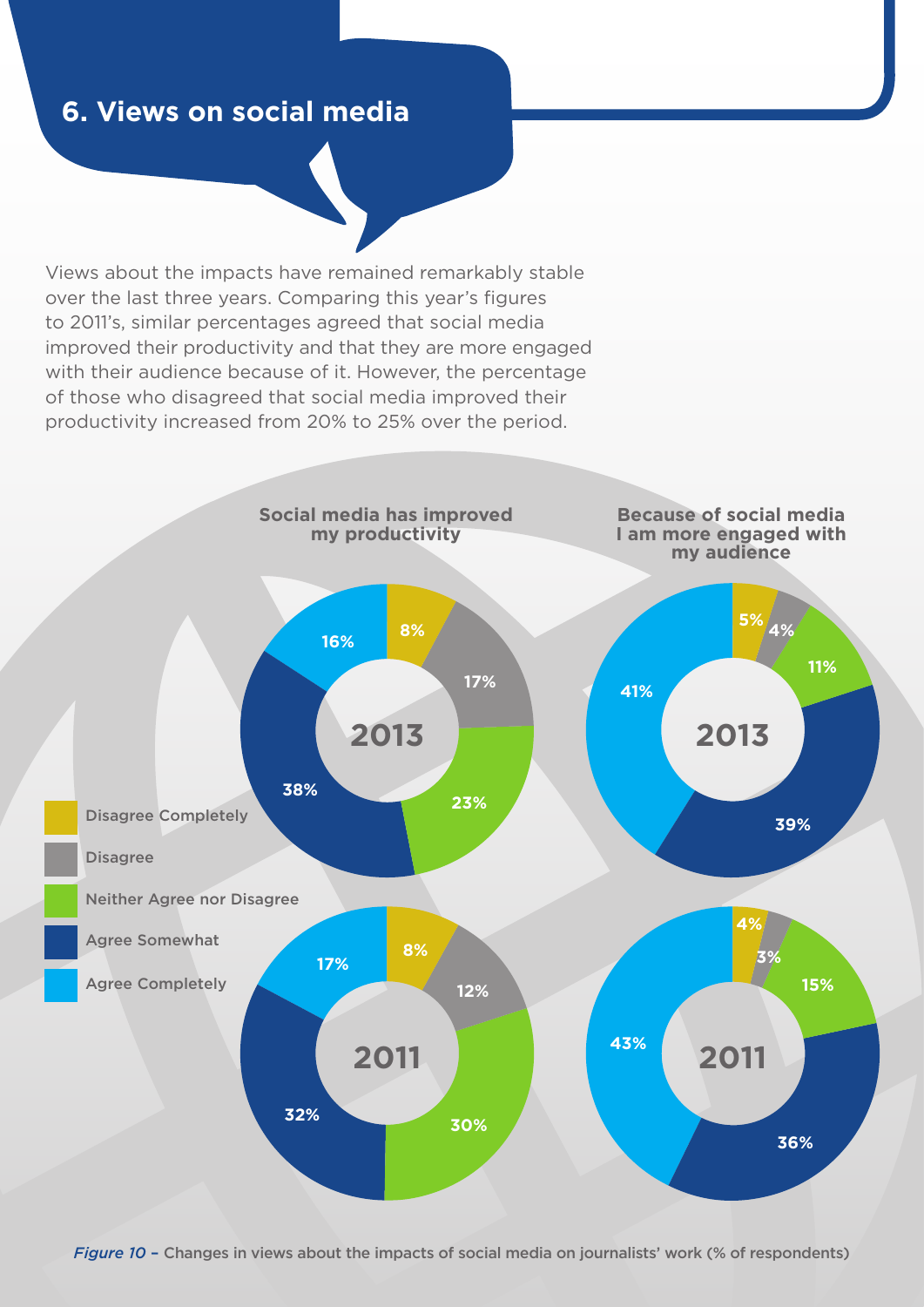#### 6.2 Views about the impacts of social media on the profession

The survey also asked journalists about their views on the impacts of social media on their profession. Respondents were generally positive about these impacts. For example, the vast majority (89%) thought that social media would not lead to the death of professional journalism. However, there were some concerns about the impacts on traditional journalistic values, with 38% of UK journalists believing that social media undermines values such as objectivity. Journalists were especially concerned about the accuracy of social media information. 73% agreed that accuracy is the biggest problem with social media.

*"One of the things it does do, it creates a need for you to immediately publish, because if you're not writing it somebody else is... so you're compelled to tweet at the same rate which means you haven't got quite as much time as you would have in the past to maybe check all the facts are accurate."*

**38% Agree**

*'Social media undermines traditional journalistic values, such as objectivity'*

*'Accuracy is the biggest problem with social media'*

> **73% Agree**

*'Crowdsourcing will become the most important source of information'*

> **16% Agree**

*'Social media will lead to the death of professional journalism'*

> **11% Agree**

*Figure 11* – Perceptions about the impacts of social media on journalistic profession (% respondents who agree)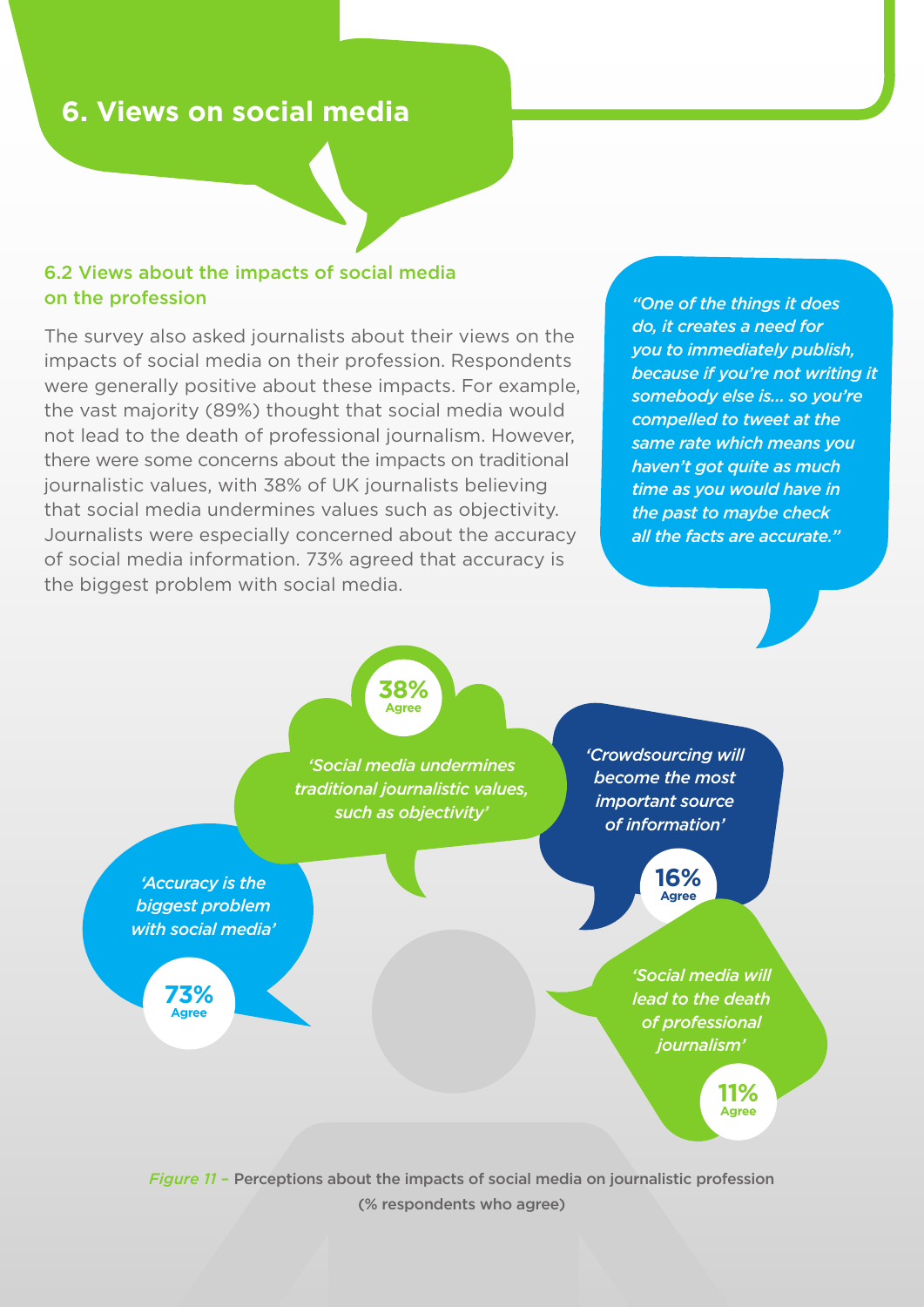There have been some, albeit not major, shifts in perceptions about the impacts on the profession over the last three years. The most significant change was in relation to journalists' views on whether social media will lead to the death of professional journalism. The proportion of journalists with a pessimistic view of their profession has fallen dramatically since 2011; the percentage who agreed that social media will lead to the death of journalism fell from 23% to 11%. Perceptions about accuracy problems also improved to an extent. While 80% of respondents agreed in 2011 that accuracy was the biggest problem, this year the figure dropped to 73%. These shifts in views suggest that as social media has become embedded in everyday journalistic practices, perceptions about the tools have become more nuanced. Views about social media on audience relationship remained remarkably similar.



*Figure 12* – Changes in views about the impacts of social media on journalistic profession (% of respondents)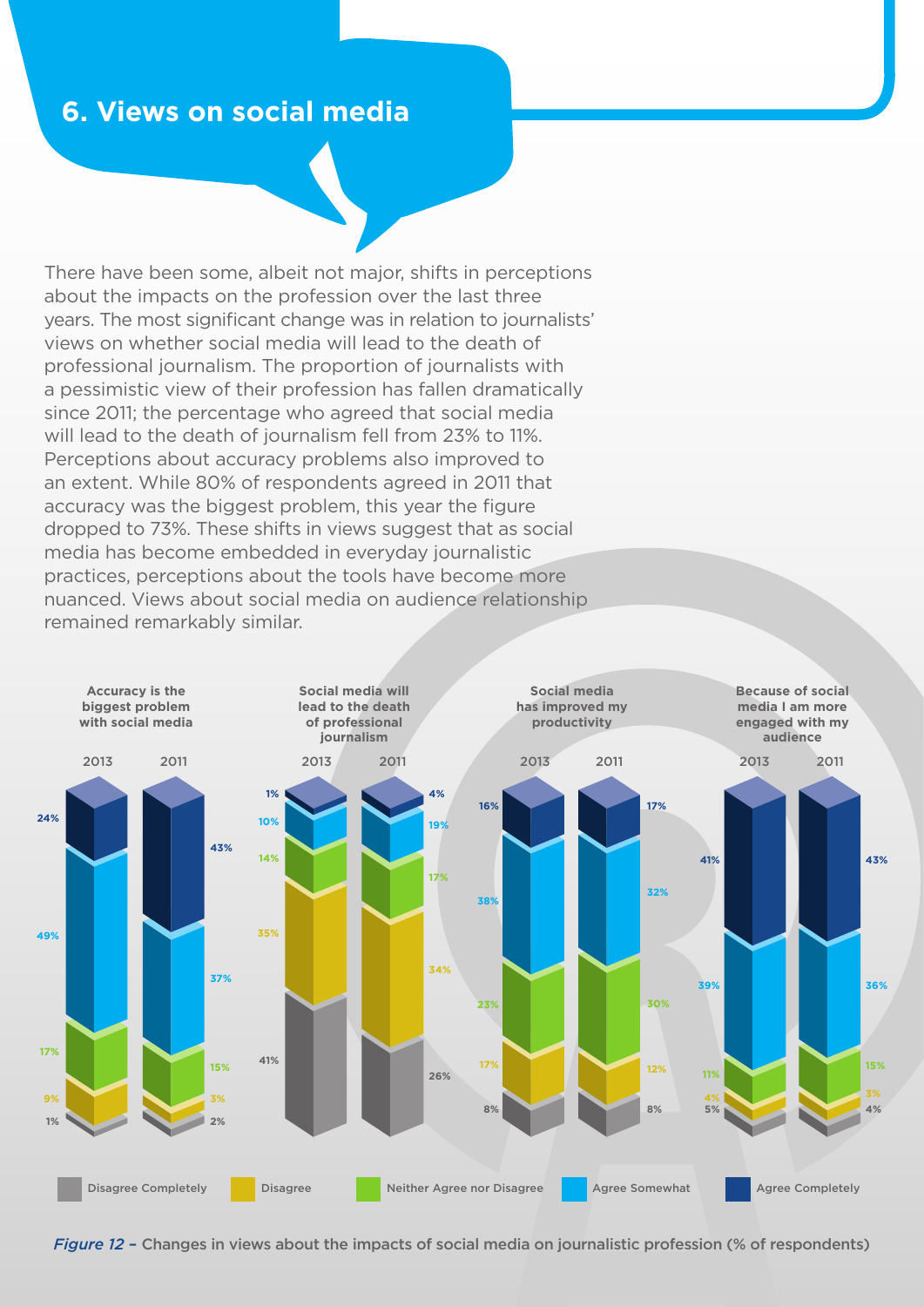#### 6.3 Concerns and perceived barriers

There remain concerns about using social media, including pressure to use it and its implications for journalists' workloads as well as unease about accuracy and possibilities for being misinformed. There were also some other barriers. 24% of respondents agreed that concerns over privacy and data security were an impediment to social media use for work. 15% of them worried about online hate and trolling, while 10% were particularly concerned about too many regulations in their organisations regarding social media use.

*"[In the early days] there was a lot of pressure on tweeting at certain times and having rotas for Twitter duty ... it's kind of working 24/7 now."*



*Figure 13* – Reasons for not using social media more for work (% of respondents)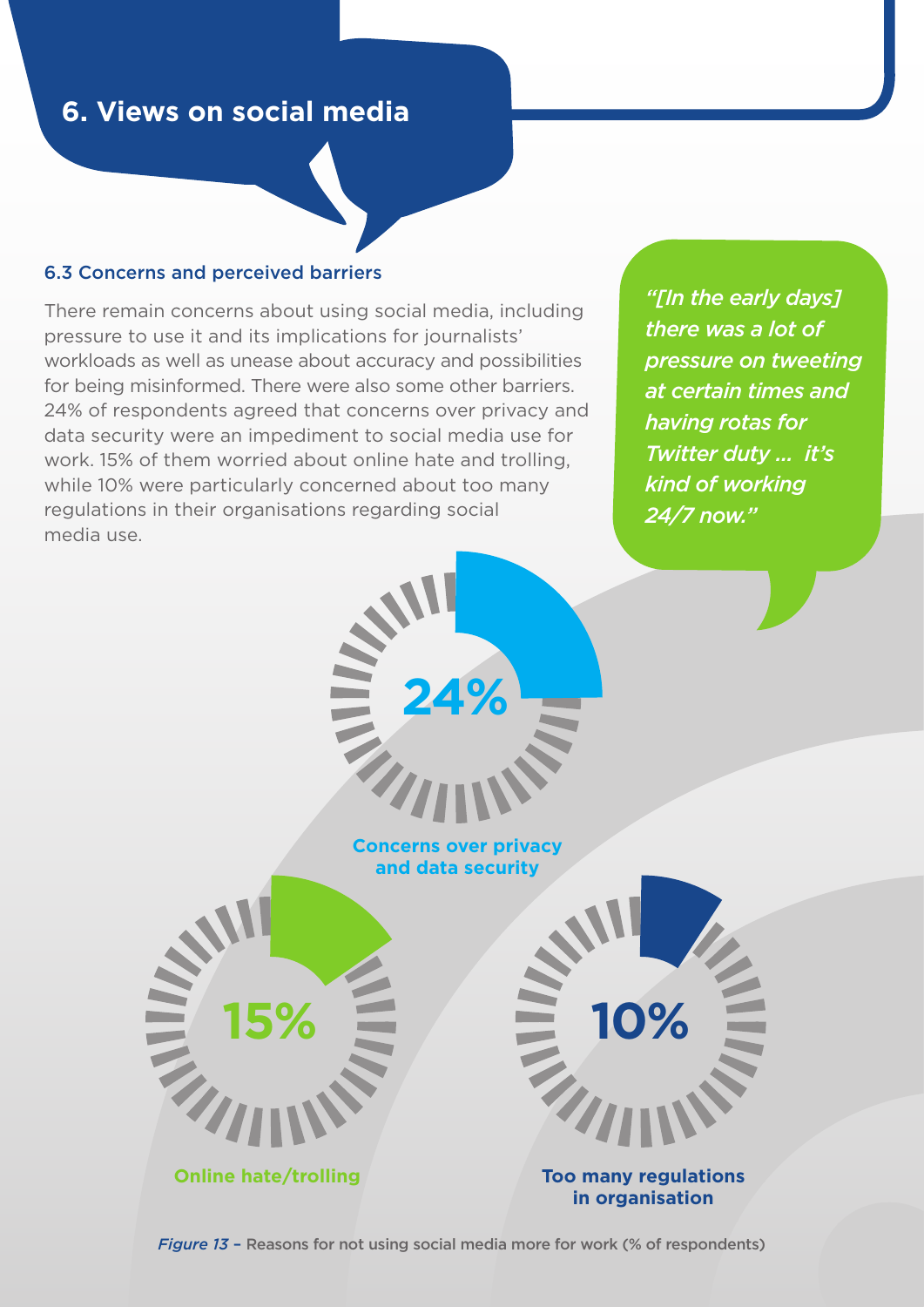### **7. Communication with PR practitioners**

Social media is having an impact on the relationship between journalists and PR practitioners. The extent and direction of this impact is not as clear as in the case of the relationship between journalists and their audience, but certainly some practices appear to be shifting. Social media is now the third most important tool for PR practitioners communicating with journalists after email and telephone.

Not surprisingly, a number of variables influence how PR practitioners and journalists communicate. Online journalists are much more likely to be contacted through social media, with 35% naming social media as one of the two most common ways that PR practitioners contact them. This compares to 12% for newspaper journalists and 9% for magazine journalists. Type of journalism is also an influencing factor, with non-news journalists more likely to be contacted through social media. 34% of reviewers and 39% of editorial journalists chose social media as one of the two most common ways PR practitioners contacted them, while the figures for hard-news and soft-news journalists were 6% and 25% respectively. However, all journalists preferred to use social media more in their communication with PR practitioners. When asked how they would prefer to be contacted almost a third of respondents (30%) chose social media as one of the two main methods. This compares with one in five (19%) who said that social media is one of the most common ways PR professionals currently contact them. Younger journalists had a higher preference than older professionals, and so did broadcasting and online journalists compared to print journalists. But there was a general agreement that they would like to be contacted less by telephone and more by social media.

*34% of reviewers and 39% of editorial journalists chose social media as one of the two most common ways PR practitioners contacted them*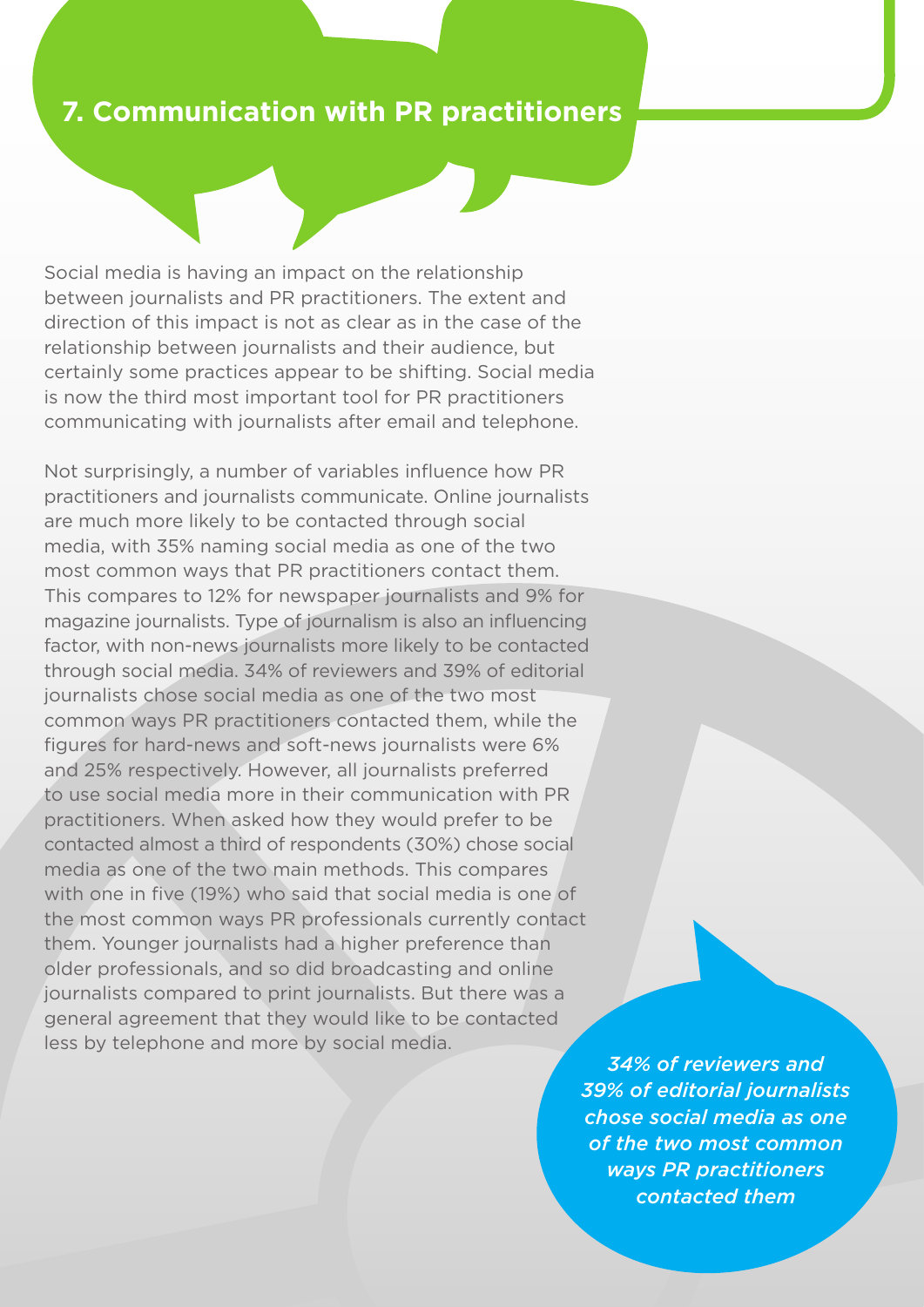## **7. Communication with PR practitioners**



*Figure 14* – Reasons for not using social media more for work (% of respondents)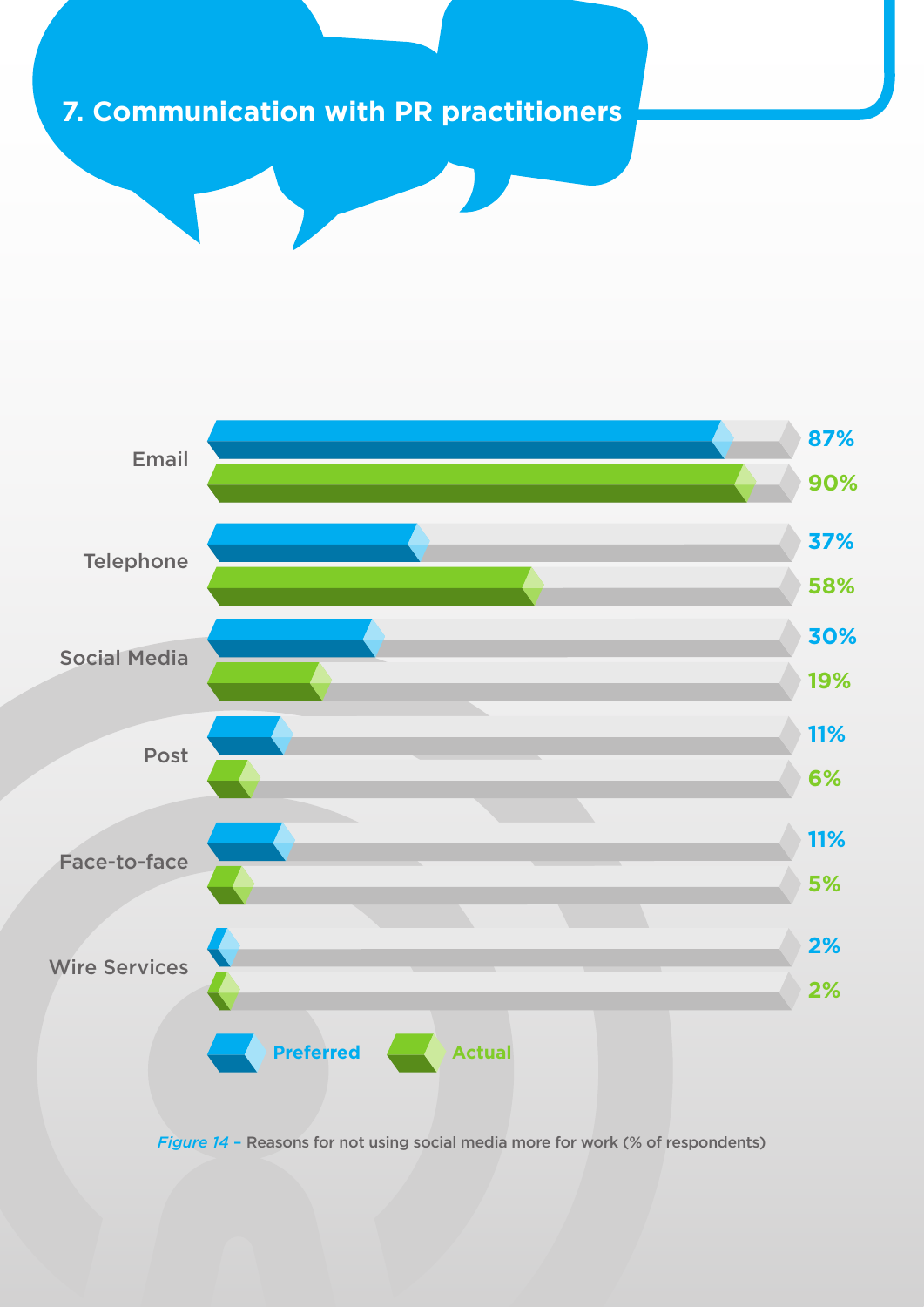### **7. Communication with PR practitioners**

PR practitioners remain important sources of information for UK journalists, and social media does not seem to have a significant impact on the extent to which journalists rely on them. Respondents were split when asked whether they are less reliant on PR professionals because of social media: 39% disagreed, 36% agreed and 26% were not sure. However, views were heavily influenced by how much journalists trusted PR sources in the first place. Levels of trust varied depending on the type of journalists. Reviewers had the most trust, with 63% of them agreeing that PR sources are reliable. In contrast, 39% hard-news and 42% investigative journalists do not think that PR practitioners are reliable sources of stories.



*Figure 15* – Trust in PR sources according to journalist types (% of respondents who agreed/disagreed with the statement that PR practitioners are a reliable source of stories)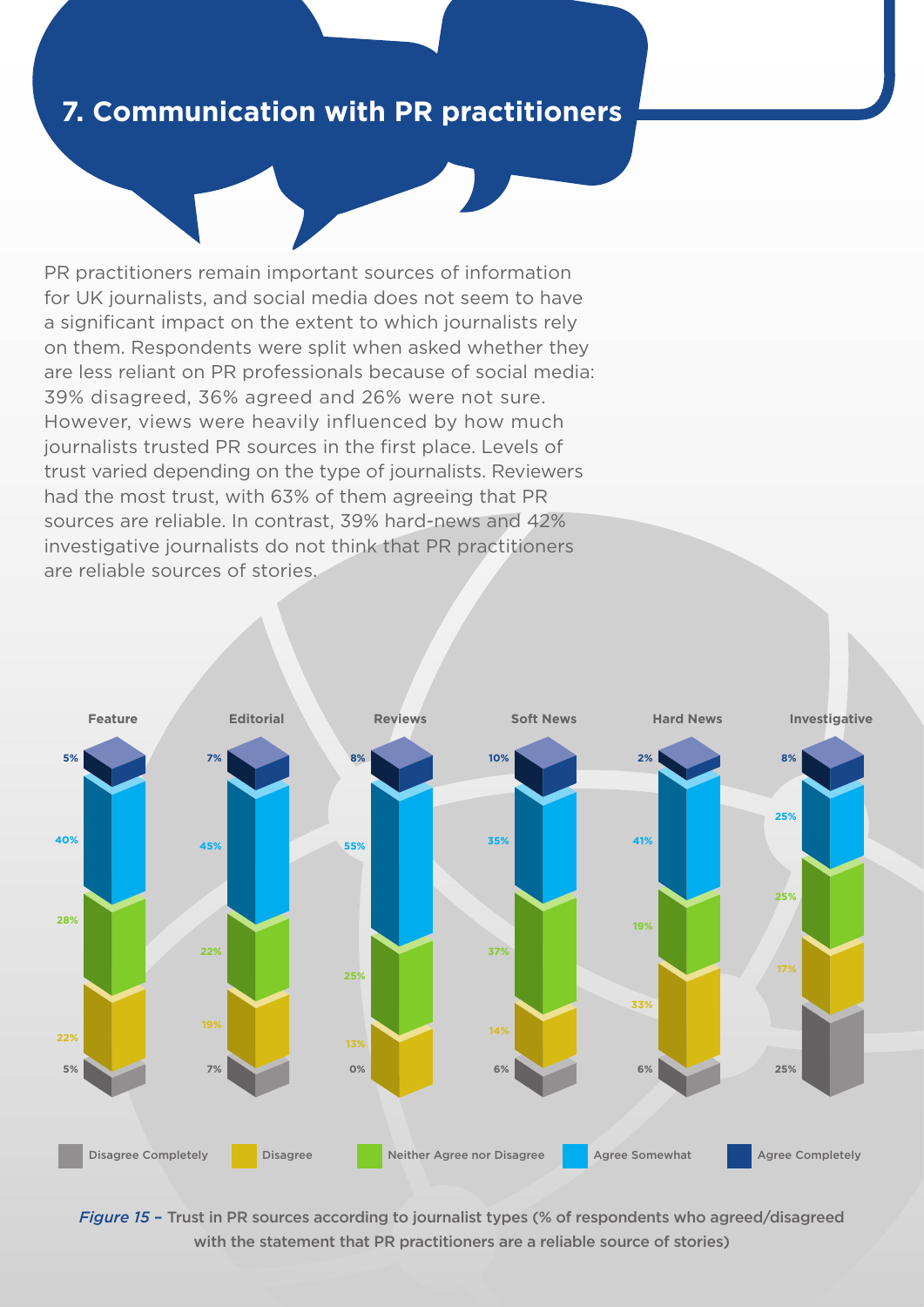

The 2012 Social Journalism Study identified five types of professional social media users according to patterns of use, knowledge, purpose and attitude. This year's study found the same profiles indicating that they capture long-term trends in the adaptation of social media for professional work. What has changed during the last twelve months are the relative sizes of the different profile groups.



#### **Promoters**

- Use social media for a variety of reasons but a key function is publishing and promoting own content.
- Regular users of a range of social media forms.
- Regularly monitor discussions on social media about their own content.



#### **Observers**

- Visit social networking sites at least weekly.
- Tend to use narrow range of social media forms.
- Mainly use social media to source information.
- Irregular content creators and contributors.



#### **Hunters**

- Regular users of social media.
- Mostly use social media for networking and sourcing information.
- High number of Twitter followers.
- Keep up-to-date profiles on social networking sites but give limited contributions as content creators.



#### **Sceptics**

- Spend the least amount of time on social media.
- Have the least knowledge of social media.
- Almost never contribute to social media sites.
- Tend to have negative views about usefulness and impact of social data.



#### **Architects**

- Spend the most hours on social media.
- Use social media extensively for a variety of purposes.
- Have highest knowledge of social media.
- Key content contributors.
- 'Movers and shakers' of professional networks.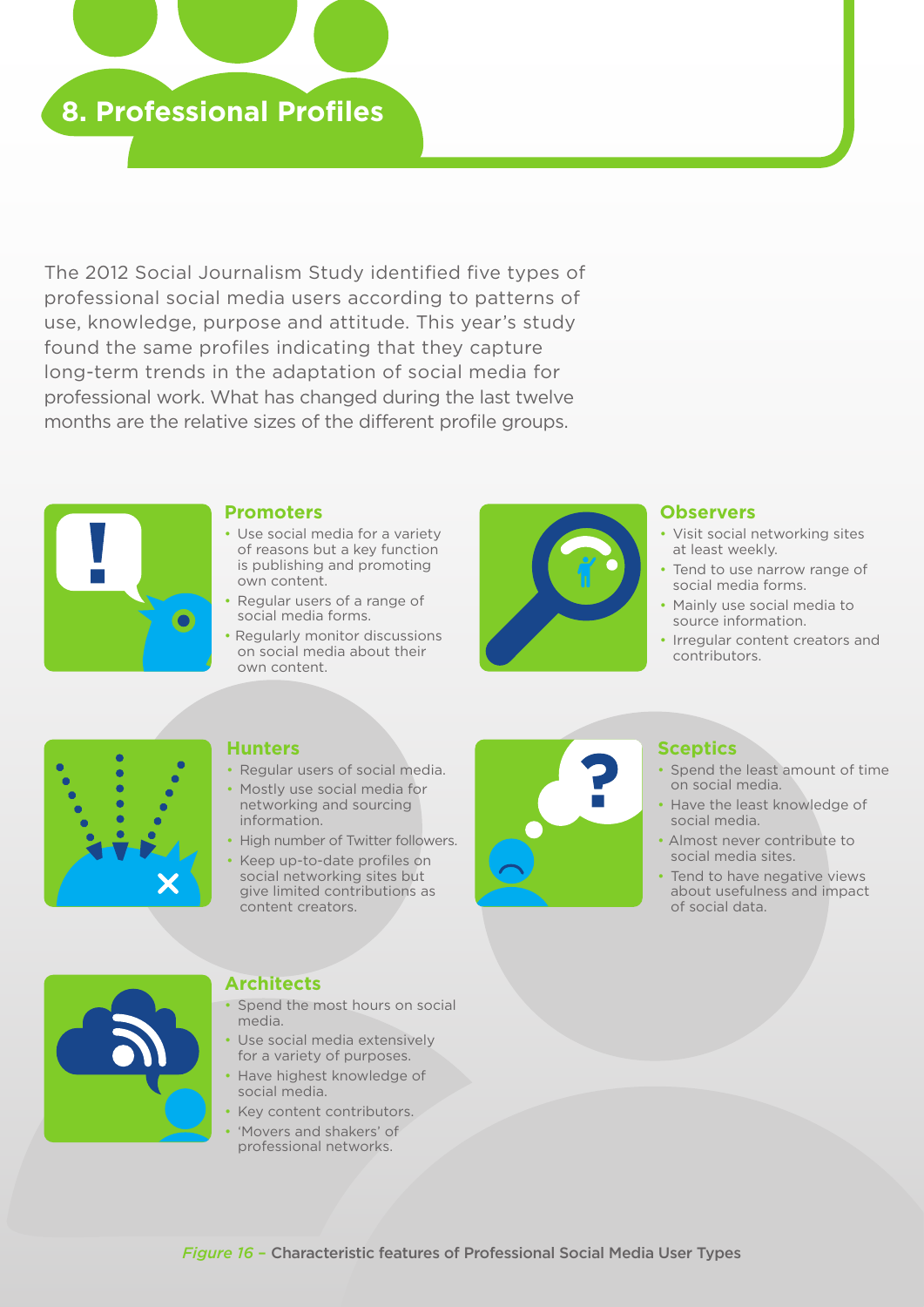

#### 8.1 Changes in profiles since last year

Compared to last year, there are more Observers, Architects and Sceptics, while the numbers of Promoters and Hunters have declined. The Architects saw the largest increase (from 12% to 26%) and the Hunters the largest contraction (from 35% to 16%). The changes reflect that social media adaptation is an evolving process and practices change. Thus, some of last year's Promoters and Hunters have become Architects through embedding social tools to a greater extent in their working practices, while others have become Observers or even Sceptics having moderated their social media use. It remains to be seen whether the changes over the last twelve months indicate a general trend towards polarisation of social media users.



*Figure 17* – Ratio of profile groups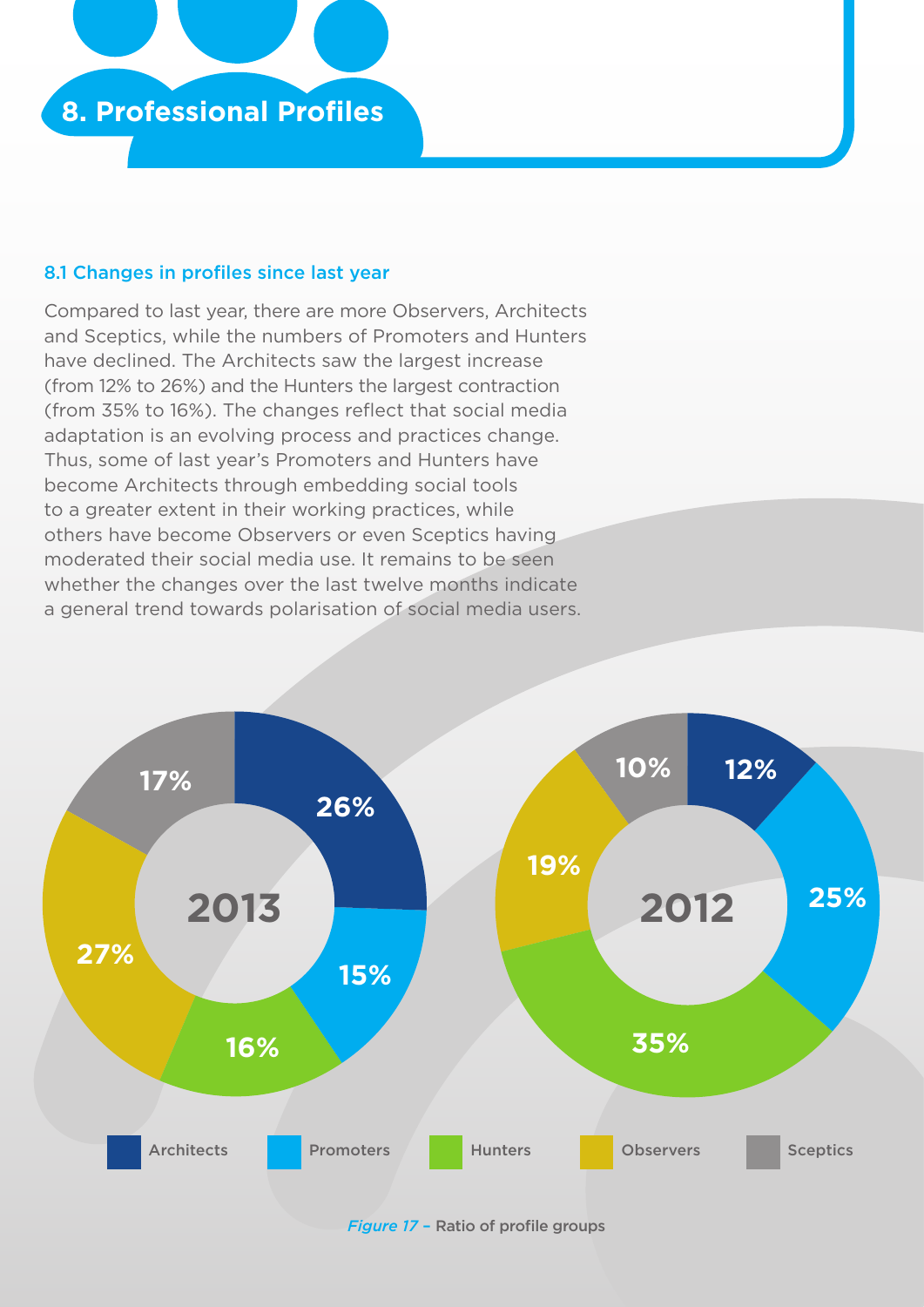

Although each group is using social media more compared to last year, differences between the groups in terms of extent of use remain significant. The percentage of journalists who use social media for more than 4 hours daily is 1% for Sceptics, 5% for Observers, 10% for Hunters, 12% for Promoters and a significantly higher 28% for Architects. Architects use the most types of social media and use them for a wider range of professional tasks. Sceptics use social media tools the least. Observers' use of microblogs increased since last year, but their use of blogs and audio-visual sharing sites for work remain lower than those of the Promoters, Architects and Hunters.

|                                                 | <b>Architects</b> | <b>Promoters</b> | <b>Hunters</b><br><b>Observers</b> |     | <b>Sceptics</b> |  |
|-------------------------------------------------|-------------------|------------------|------------------------------------|-----|-----------------|--|
| <b>Professional Social Networks</b>             | 89%               | 88%              | 90%                                | 88% | 52%             |  |
| <b>Blogs</b>                                    | 99%               | 96%              | 85%                                | 75% | 49%             |  |
| <b>Social Reader/Bookmarking</b>                | 56%               | 32%              | 51%                                | 33% | 15%             |  |
| <b>Social Networks</b>                          | 96%               | 78%              | 94%                                | 84% | 51%             |  |
| <b>Audio-visual Sharing</b>                     | 92%               | 82%              | 79%                                | 73% | 38%             |  |
| <b>Microblogs</b>                               | 100%              | 97%              | 99%                                | 97% | 59%             |  |
| <b>Content Communities</b><br>and Crowdsourcing | 89%               | 83%              | 89%                                | 84% | 52%             |  |

*Figure 18* – Use of social media tools by specific Profile groups (%)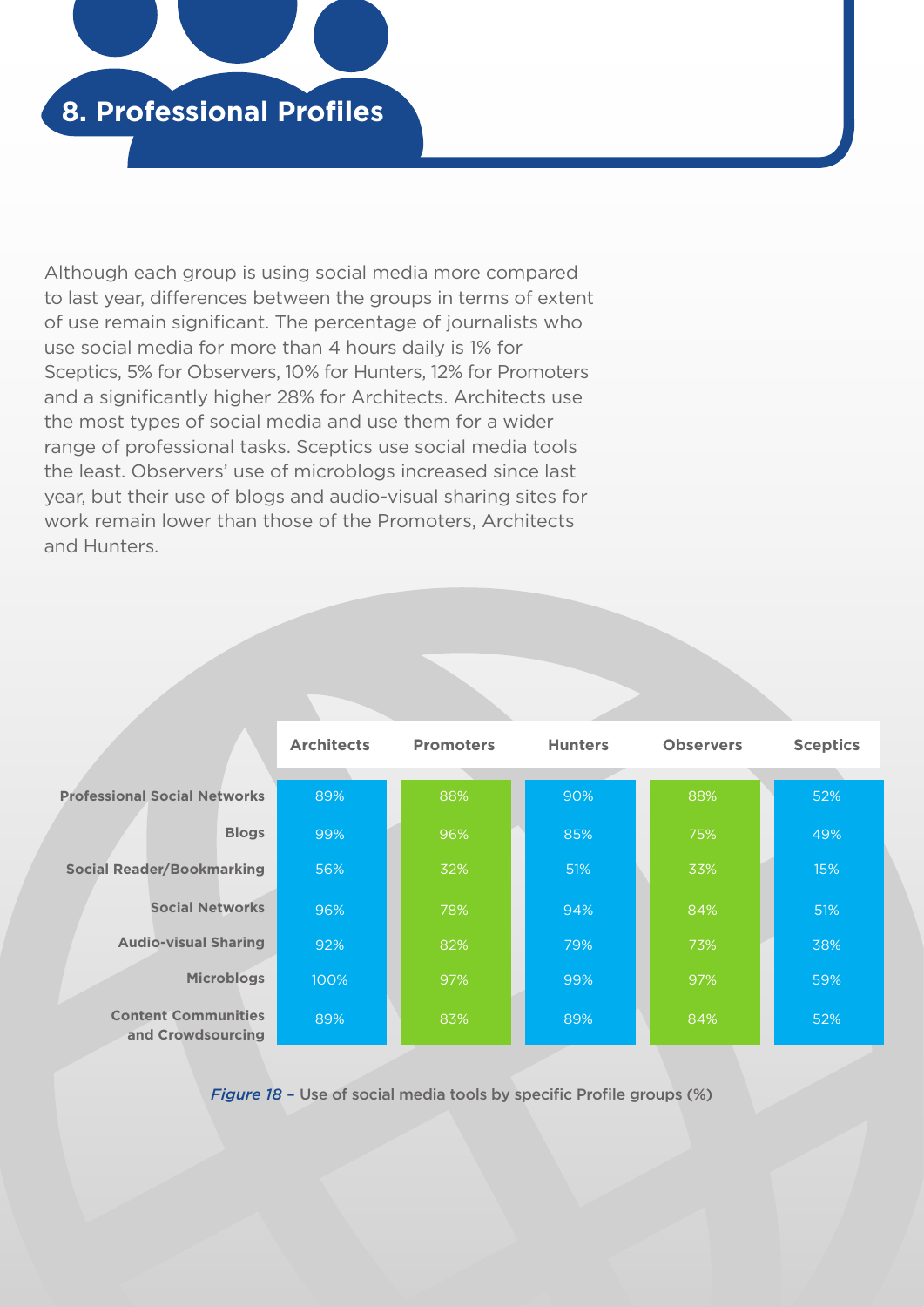

Differences between the groups also emerge when looking at specific social media activities. Architects and Promoters are the only groups who maintain a work related blog on a daily basis. Hunters are more active users of social media for networking compared to Promoters. 51% of the former use social media to make new contacts, which is a similar figure for Architects. Only 3% of Promoters are making new social connections on a daily basis. Architects and Hunters are also much more likely to publish a story daily based on information they found on social media compared to the three other groups.

|                                                                                        | <b>Architects</b> | <b>Promoters</b> | <b>Hunters</b> | <b>Observers</b> | <b>Sceptics</b> |
|----------------------------------------------------------------------------------------|-------------------|------------------|----------------|------------------|-----------------|
| Maintain a work-related blog                                                           | 89%               | 88%              | 90%            | 88%              | 52%             |
| Re-post on microblogging site                                                          | 99%               | 96%              | 85%            | 75%              | 49%             |
| Use social media to make new<br>contacts in your field of work                         | 56%               | 32%              | 51%            | 33%              | 15%             |
| <b>Start following someone</b><br>you met in person on a<br>social networking site     | 96%               | 78%              | 94%            | 84%              | 51%             |
| <b>Reply to comments received in</b><br>relation to your work on social<br>media sites | 92%               | 82%              | 79%            | 73%              | 38%             |
| Provide links to other people's<br>online content in your postings                     | 100%              | 97%              | 99%            | 97%              | 59%             |
| <b>Read content communities or</b><br>crowdsourcing sites                              | 96%               | 78%              | 94%            | 84%              | 51%             |
| Publish a story based on<br>information you found<br>on social media                   | 92%               | 82%              | 79%            | 73%              | 38%             |
| <b>Read posts of people</b><br>you follow                                              | 100%              | 97%              | 99%            | 97%              | 59%             |
| <b>Read blogs</b>                                                                      | 89%               | 83%              | 89%            | 84%              | 52%             |

*Figure 19* – Patterns of social media activities among the profile groups (% of those who perform the activity on a daily basis)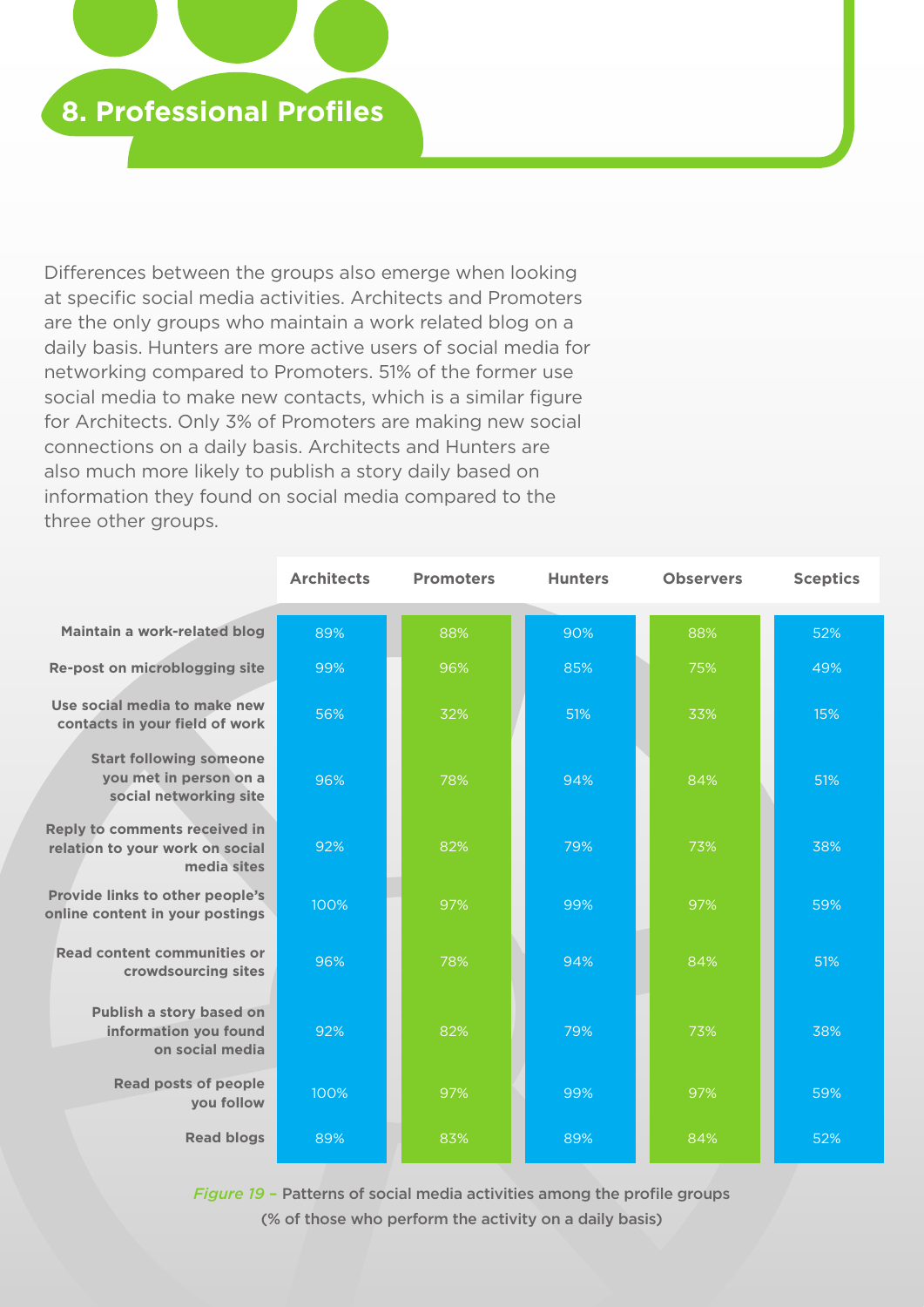

The different profile groups also have predictably divergent views about the impacts of social media. Architects and Hunters tend to be the most positive about social media and Sceptics the least. More than two-thirds of Architects said that they would not be able to carry out their work without social media, while this figure was 8% for the Sceptics. 65% of Hunters and 75% of Architects thought that social media improved their productivity, while only half of the Observers and Promoters agreed. This was true for merely one in five Sceptics.

Interestingly, there were no significant differences between the groups in relation to their views on whether accuracy is the biggest problem with social media; in all groups 68-78%of respondents agreed. There were, however, differences in terms of judging whether social media was undermining traditional journalistic values or not. Half of the Sceptics agreed that it was undermining them, while the figure for the Architects was 26%.

|                                                                                        | <b>Architects</b> | <b>Promoters</b> | <b>Hunters</b> | <b>Observers</b> | <b>Sceptics</b> |
|----------------------------------------------------------------------------------------|-------------------|------------------|----------------|------------------|-----------------|
|                                                                                        |                   |                  |                |                  |                 |
| I would not be able to<br>carry out my work<br>without social media                    | 68%               | 49%              | 51%            | 32%              | 8%              |
| Social media has improved<br>the productivity of my work                               | 75%               | 50%              | 65%            | 51%              | 18%             |
| Because of social media I am<br>more engaged with my audience                          | 96%               | 84%              | 91%            | 83%              | 41%             |
| Social media is undermining<br>traditional journalistic<br>values, such as objectivity | 26%               | 37%              | 34%            | 46%              | 50%             |
| <b>Accuracy is the biggest</b><br>problem with social media                            | 70%               | 71%              | 78%            | 78%              | 68%             |

*Figure 20* – Percentage of respondents who agree with each of the statements by specific profile groups (%)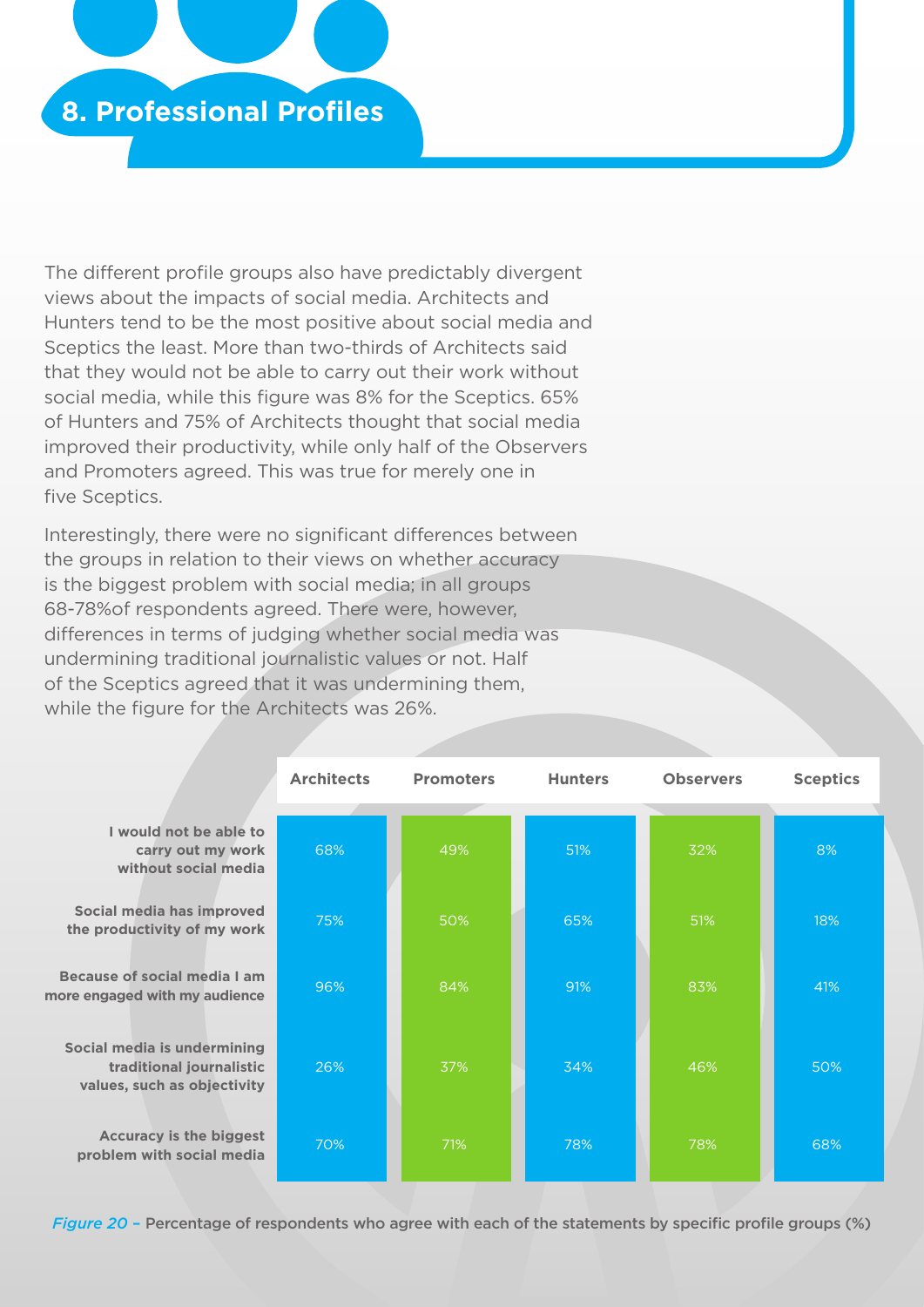## **9. About the Data**

This report is based on 589 responses from UK journalists collected during July – August 2013 as part of the 2013 Social Journalism Study as well as 20 interviews carried out during the same period. In the survey, the proportion of male and female respondents is 56% and 44% respectively. Slightly more than half of the respondents were from the 28-45 age bracket. Respondents were more likely to work for large organisations (34%) but there is good spread across different professional settings. There is also a good spread in relation to types of journalists, both news-orientated as well as feature and reviews-orientated journalism are represented in the sample.



*Figure 21* – Demographic characteristics of data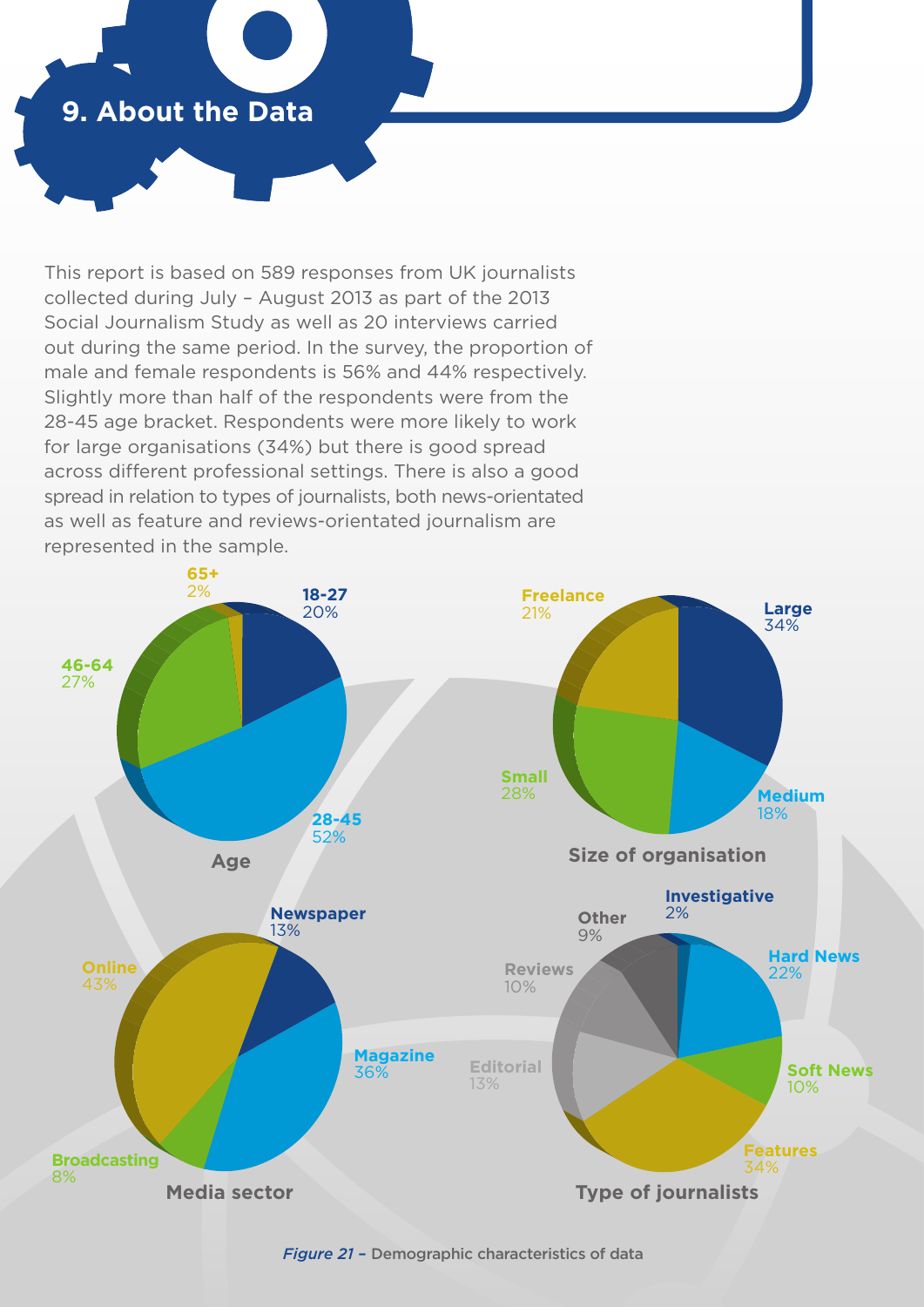### **10. About the Survey**

Cision and Canterbury Christ Church University conducted an online survey about the use of, and attitudes toward, social media among journalists. Respondents were taken from Cision's global media database. This year's study received over 3,000 responses from journalists in 11 different countries: UK, US, Canada, Australia, France, Germany, Finland, Sweden, Italy, Spain and the Netherlands. Throughout the survey the term 'journalist' is used to include other media professionals e.g. researchers, editors etc. The statistical analysis, based on a 95% confidence interval, examined the differences and similarities between sub-populations of respondents. The types of professional social media users were developed using cluster analysis.

The survey is designed to enhance the media industry's understanding of social media uptake and the impact of social media technologies and processes on journalists' work. Cision conducts this survey on an annual basis to continue to inform on best practices within the PR and communications field and to deepen the industry's understanding of how journalists and professional communicators use and value social media and other resources. The research examined the patterns of social media usage of journalists, which professional tasks they use social media for and how they view the impact of social media on journalistic practices and professional values.

#### For more information about the survey, please contact:

#### Kester Ford

Head of Product and Marketing, Cision UK kester.ford@cision.com

#### Dr Ágnes Gulyás

Principal Lecturer, Department of Media, Art and Design, Canterbury Christ Church University agnes.gulyas@canterbury.ac.uk

#### Kristine Pole

Senior Lecturer Marketing, Business School, Canterbury Christ Church University kristine.pole@canterbury.ac.uk